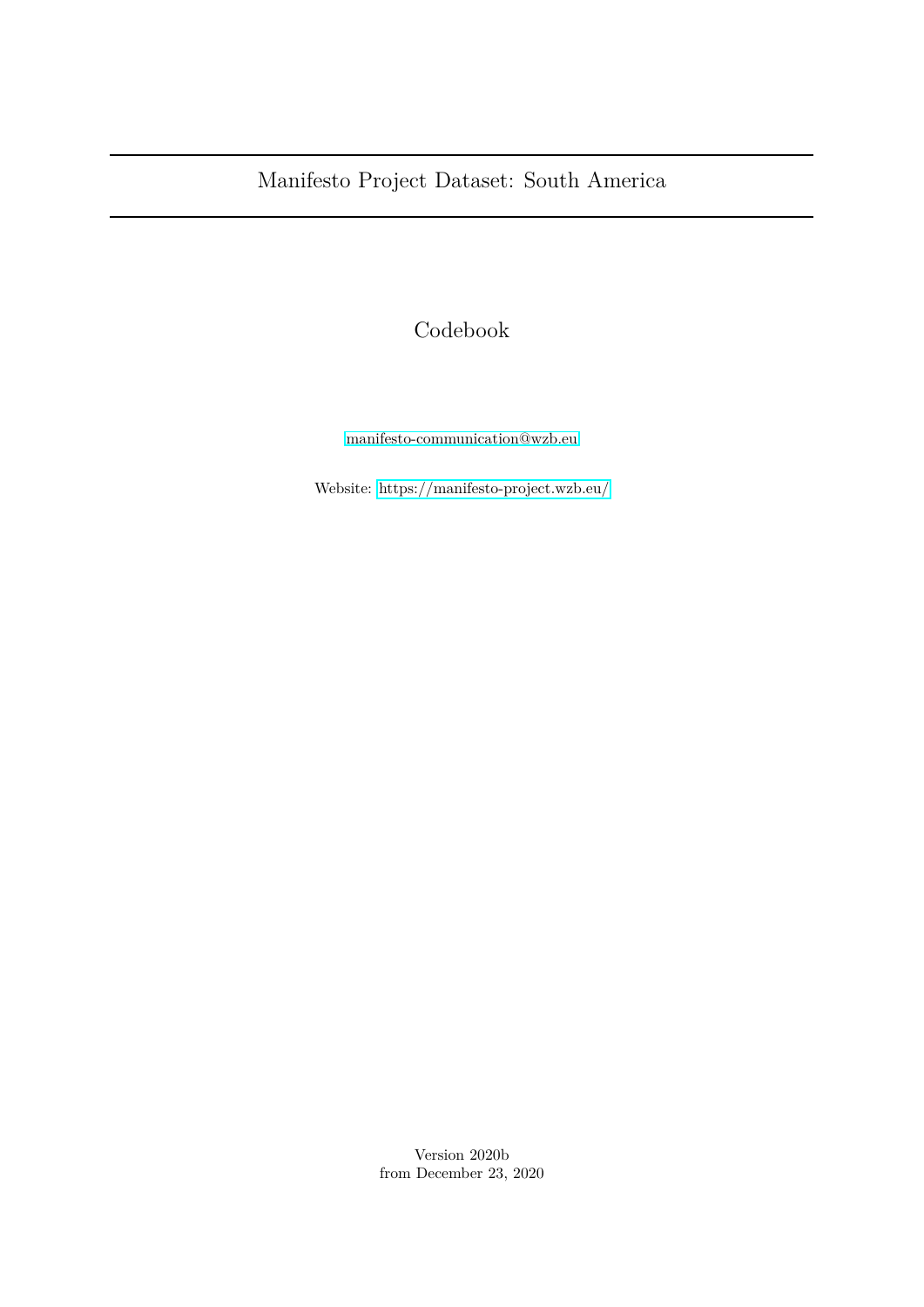### **1 Introduction & Citation**

The Manifesto Project Dataset: South America is created by the project Manifesto Research on Political Representation (MARPOR) funded by the German Research Foundation (DFG) and located at the WZB Berlin Social Science Center. This dataset builds on the main Manifesto Project Dataset and is created using the same methodology. In contrast to the Manifesto Project Dataset it covers not only parliamentary elections but also presidential elections in the region of South America.

Please check our website for the newest version and more precise information about the coding procedure (coding instructions):

#### <https://manifesto-project.wzb.eu/>

When using the Manifesto Project Dataset: South America, please cite:

Burst, Tobias / Krause, Werner / Lehmann, Pola / Matthieß, Theres / Merz, Nicolas / Regel, Sven / Weßels, Bernhard / Zehnter, Lisa (2020): The Manifesto Data Collection: South America. Manifesto Project (MARPOR). Version 2020b. Berlin: Wissenschaftszentrum Berlin für Sozialforschung (WZB). https://doi.org/10.25522/manifesto.mpdssa.2020b

When citing this document, refer to:

Burst, Tobias / Krause, Werner / Lehmann, Pola / Matthieß, Theres / Merz, Nicolas / Regel, Sven / Weßels, Bernhard / Zehnter, Lisa (2020): The Manifesto Data Collection: South America - Codebook. Manifesto Project (MARPOR). Version 2020b. Berlin: Wissenschaftszentrum Berlin für Sozialforschung (WZB).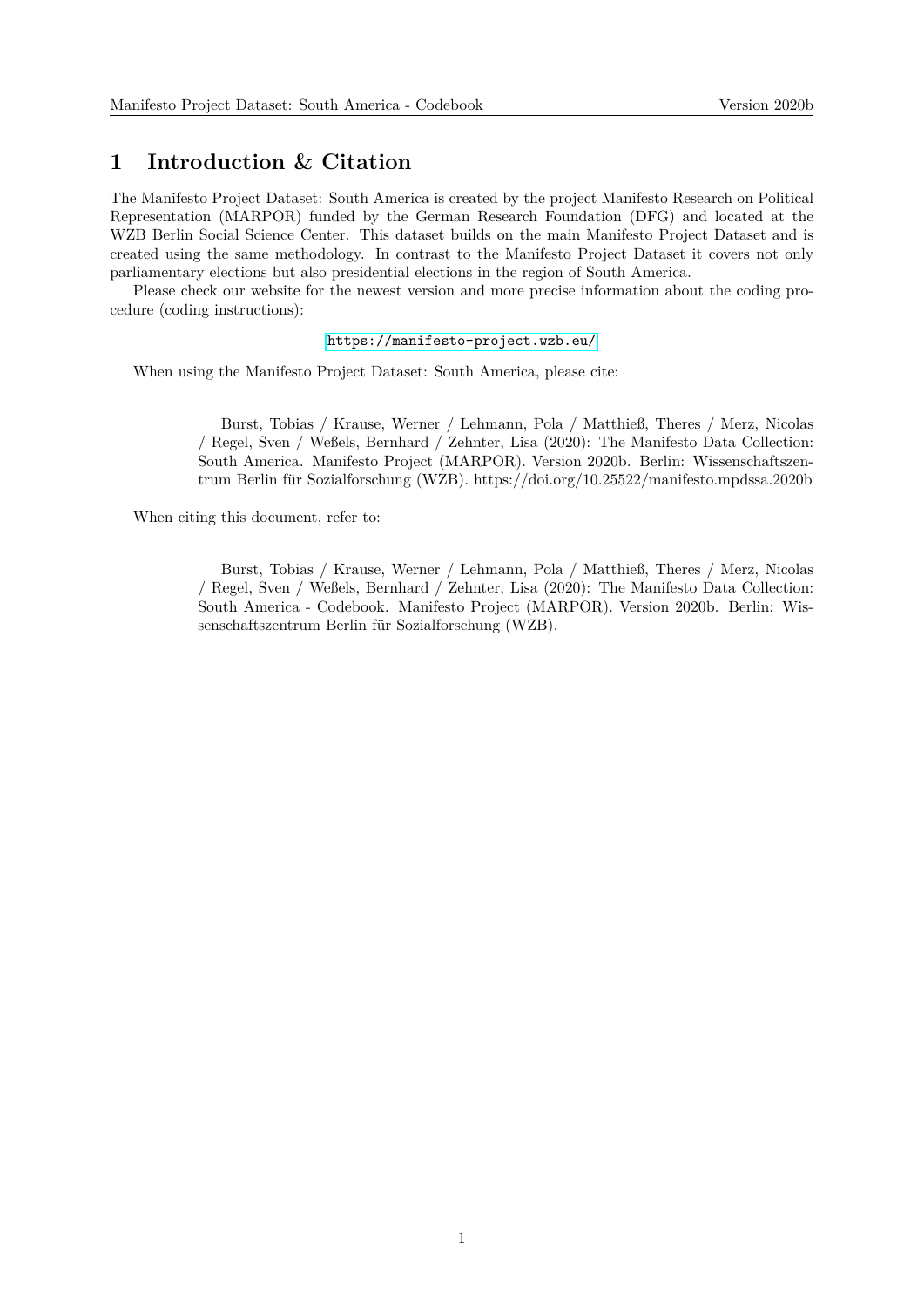## **2 Overview & Coverage**

In the case of a presidential election, we code election programmes of all those alliances supporting a presidential candidate who has won at least 5% of votes at the first round of the presidential election. For lower house elections, we code election programmes of all those parties which have won at least two seats in the respective national election.

In the case of coalitions, we usually code the coalition manifesto. If the coalition has not published a manifesto, we consider the manifestos of the individual parties that have been part of the coalition. In this case, we code as many individual party programmes as we can find. Detailed information about the type of document coded for each coalition can be found in the variable "progtype".

| Units        | Parties / presidential candidates at national elections                                                                                                                                                                                                                                                                                                                                                                                             |
|--------------|-----------------------------------------------------------------------------------------------------------------------------------------------------------------------------------------------------------------------------------------------------------------------------------------------------------------------------------------------------------------------------------------------------------------------------------------------------|
| Countries    | 5<br>South American countries, more countries will be added with following.<br>updates                                                                                                                                                                                                                                                                                                                                                              |
| Time         | 1989-2019                                                                                                                                                                                                                                                                                                                                                                                                                                           |
| Parties      | 64<br>relevant parties and presidential alliances - these are parties that gained<br>at least two seats in parliament or alliances backing presidential can-<br>didates that gained 5 or more $\%$ in the first round of the presidential<br>election. See also the list of political parties for South America on our<br>website.                                                                                                                  |
| Elections    | 28<br>parliamentary lower house elections and presidential elections.<br>For<br>Argentina, the dataset covers parliamentary and presidential elections<br>(plus the parliamentary mid-term elections in 2009 and 2013). For<br>Bolivia, it covers parliamentary and presidential elections. For Brazil,<br>it covers presidential elections only. For Chile, the dataset covers pres-<br>idential elections and concurrent parliamentary elections. |
| Programmes   | 104<br>election programmes and substitute documents/functional equivalents.<br>See also the list of coded documents on our website.                                                                                                                                                                                                                                                                                                                 |
| Data Sources | Publicly available election statistics and content analysed election pro-<br>grammes (substitute documents)                                                                                                                                                                                                                                                                                                                                         |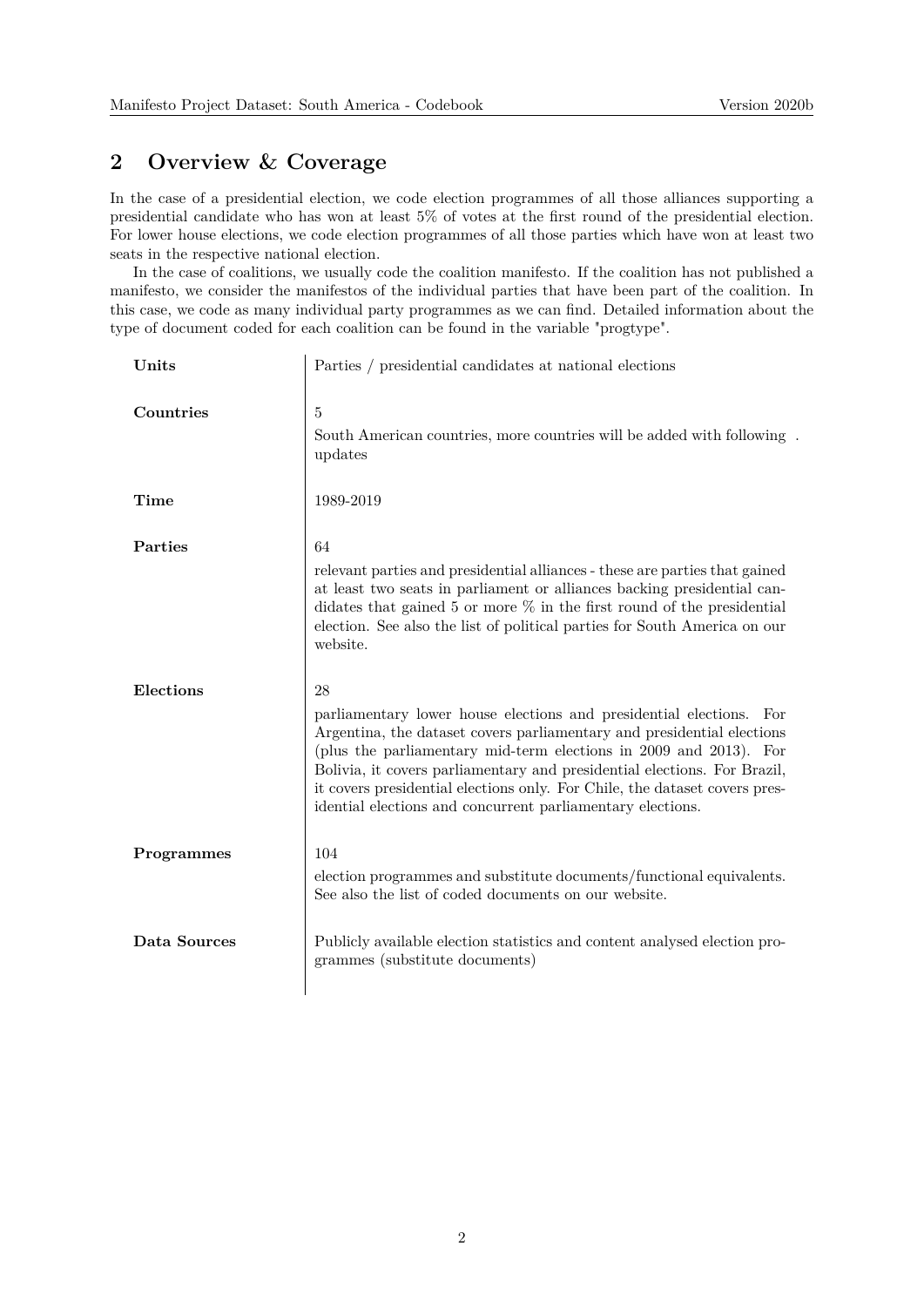# **3 Variables**

## **3.1 Identification Variables**

| country     | 150                                                                                                                                                                                                                                                                                                                              | Argentina            |                                                                 |
|-------------|----------------------------------------------------------------------------------------------------------------------------------------------------------------------------------------------------------------------------------------------------------------------------------------------------------------------------------|----------------------|-----------------------------------------------------------------|
|             | 151                                                                                                                                                                                                                                                                                                                              | <b>Bolivia</b>       |                                                                 |
|             | 155                                                                                                                                                                                                                                                                                                                              | Chile                |                                                                 |
|             | 162                                                                                                                                                                                                                                                                                                                              | Uruguay              |                                                                 |
|             | 180                                                                                                                                                                                                                                                                                                                              | <b>Brazil</b>        |                                                                 |
| countryname |                                                                                                                                                                                                                                                                                                                                  |                      | Name of country in English (string variable)                    |
| oecdmember  | $\theta$                                                                                                                                                                                                                                                                                                                         |                      | no OECD member at the time of election                          |
|             | 10                                                                                                                                                                                                                                                                                                                               |                      | OECD member at the time of election                             |
| edate       | Day, month, and year of national election. In the case of multi-day<br>elections, the last election day is reported. For elections in two-round<br>electoral systems, this variable gives the day of the first round.                                                                                                            |                      |                                                                 |
| date        | Year and month of national election in the format YYYYMM. Eg.<br>201102 indicates an election in February 2011.                                                                                                                                                                                                                  |                      |                                                                 |
| party       | The party identification code consists of six digits. The first three digits<br>repeat the country code. The last three digits are running numbers.                                                                                                                                                                              |                      |                                                                 |
| partyname   | Name of party in English (string variable).                                                                                                                                                                                                                                                                                      |                      |                                                                 |
| partyabbrev | Original language party abbreviation                                                                                                                                                                                                                                                                                             |                      |                                                                 |
| parfam      | Tentative grouping of political parties and alliances into the following<br>party families. The variable is constant over time and does not account<br>for possible changes of party family. The variable is assigned when a<br>party is included in the data set for the first time and is generally not<br>changed afterwards: |                      |                                                                 |
|             | 10                                                                                                                                                                                                                                                                                                                               | ECO                  | Ecological parties                                              |
|             | $20\,$                                                                                                                                                                                                                                                                                                                           | LEF                  | Socialist or other left parties                                 |
|             | 30                                                                                                                                                                                                                                                                                                                               | <b>SOC</b>           | Social democratic parties                                       |
|             | 40                                                                                                                                                                                                                                                                                                                               | LIB                  | Liberal parties                                                 |
|             | $50\,$                                                                                                                                                                                                                                                                                                                           | CHR                  | Christian democratic parties                                    |
|             | 60                                                                                                                                                                                                                                                                                                                               | <b>CON</b>           | Conservative parties                                            |
|             | 70                                                                                                                                                                                                                                                                                                                               | NAT                  | Nationalist parties                                             |
|             | 80                                                                                                                                                                                                                                                                                                                               | AGR                  | Agrarian parties                                                |
|             | 90                                                                                                                                                                                                                                                                                                                               | $\operatorname{ETH}$ | Ethnic and regional parties                                     |
|             | 95                                                                                                                                                                                                                                                                                                                               | ${\rm SIP}$          | Special issue parties                                           |
|             | 98/00                                                                                                                                                                                                                                                                                                                            | DIV                  | Electoral alliances of diverse origin without dominant<br>party |
|             | 999                                                                                                                                                                                                                                                                                                                              | $\rm MI$             | missing information                                             |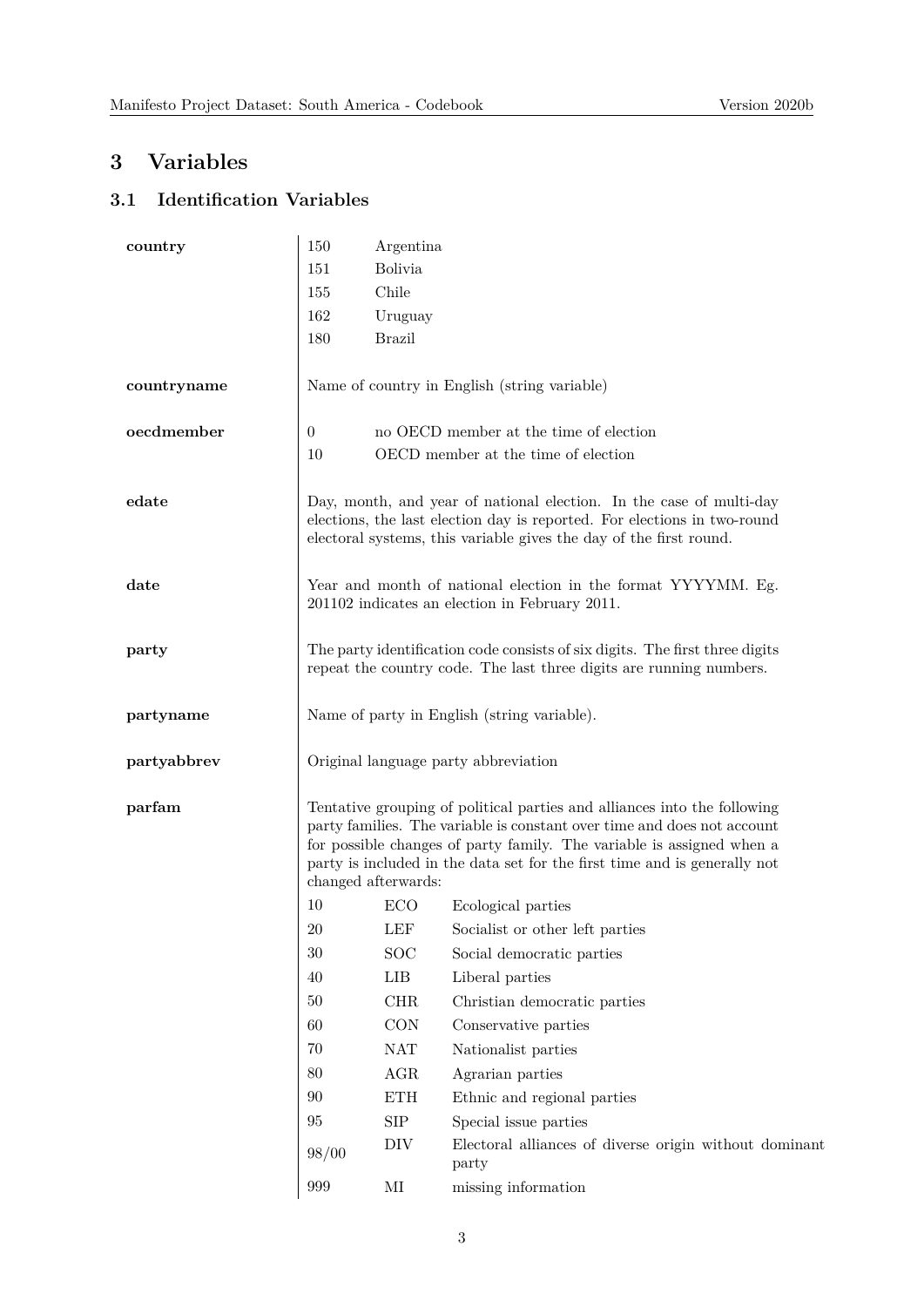| candidatename                                  | Name of presidential candidate (string variable)<br>not applicable (for parliamentary election that did not coincide                                                                      |                                                                                                                                                                                                                                                                    |  |
|------------------------------------------------|-------------------------------------------------------------------------------------------------------------------------------------------------------------------------------------------|--------------------------------------------------------------------------------------------------------------------------------------------------------------------------------------------------------------------------------------------------------------------|--|
|                                                |                                                                                                                                                                                           | with a presidential election)                                                                                                                                                                                                                                      |  |
| $\rm 3.2$<br>Coding and data quality variables |                                                                                                                                                                                           |                                                                                                                                                                                                                                                                    |  |
| coderid                                        |                                                                                                                                                                                           | Identification number of coder, three digit code:                                                                                                                                                                                                                  |  |
|                                                | First digit:                                                                                                                                                                              |                                                                                                                                                                                                                                                                    |  |
|                                                | $200 -$<br>799                                                                                                                                                                            | hired and trained coder                                                                                                                                                                                                                                            |  |
|                                                | 998                                                                                                                                                                                       | not applicable                                                                                                                                                                                                                                                     |  |
|                                                | 999                                                                                                                                                                                       | missing information                                                                                                                                                                                                                                                |  |
| manual                                         | The Coding Instructions and the Category Scheme were adapted sev-<br>eral times. For the Manifesto Data Collection: South American only<br>version 5 of the Coding Instructions was used. |                                                                                                                                                                                                                                                                    |  |
|                                                | 5                                                                                                                                                                                         | manual version 5                                                                                                                                                                                                                                                   |  |
|                                                | 998                                                                                                                                                                                       | not applicable                                                                                                                                                                                                                                                     |  |
|                                                | 999                                                                                                                                                                                       | no information whether a handbook was used or not                                                                                                                                                                                                                  |  |
| coderyear                                      | Year during which codings took place                                                                                                                                                      |                                                                                                                                                                                                                                                                    |  |
|                                                |                                                                                                                                                                                           | missing information / not applicable (e.g. for progtype $=$ 3 or<br>$progtype = 99$                                                                                                                                                                                |  |
| testresult                                     | for ordinal data:                                                                                                                                                                         | Result of a coder's entry test as given in the Coding Instructions: test<br>of reliability in comparison to the master copy, Krippendorff's Alpha                                                                                                                  |  |
|                                                | $-1.00$                                                                                                                                                                                   | Systematic disagreement                                                                                                                                                                                                                                            |  |
|                                                | 0.0                                                                                                                                                                                       | Absence of reliability                                                                                                                                                                                                                                             |  |
|                                                | $+1.00$                                                                                                                                                                                   | Perfect reliability                                                                                                                                                                                                                                                |  |
|                                                |                                                                                                                                                                                           | not applicable (e.g. progtype $=$ 3 / missing information)                                                                                                                                                                                                         |  |
| testeditsim                                    |                                                                                                                                                                                           | Test of data reliability: Edit similarity measures the similarity of the<br>code sequence in a coder's entry test (as given in coding handbook)<br>to the master copy using the relative Levenshtein distance, and sub-<br>stracting it from 1 (maximum distance). |  |
|                                                | 0.0                                                                                                                                                                                       | Maximum dissimilarity                                                                                                                                                                                                                                              |  |
|                                                | $+1.00$                                                                                                                                                                                   | Perfect agreement                                                                                                                                                                                                                                                  |  |
|                                                |                                                                                                                                                                                           | Not applicable (e.g. progtype = 3 or progtype = $99$ )                                                                                                                                                                                                             |  |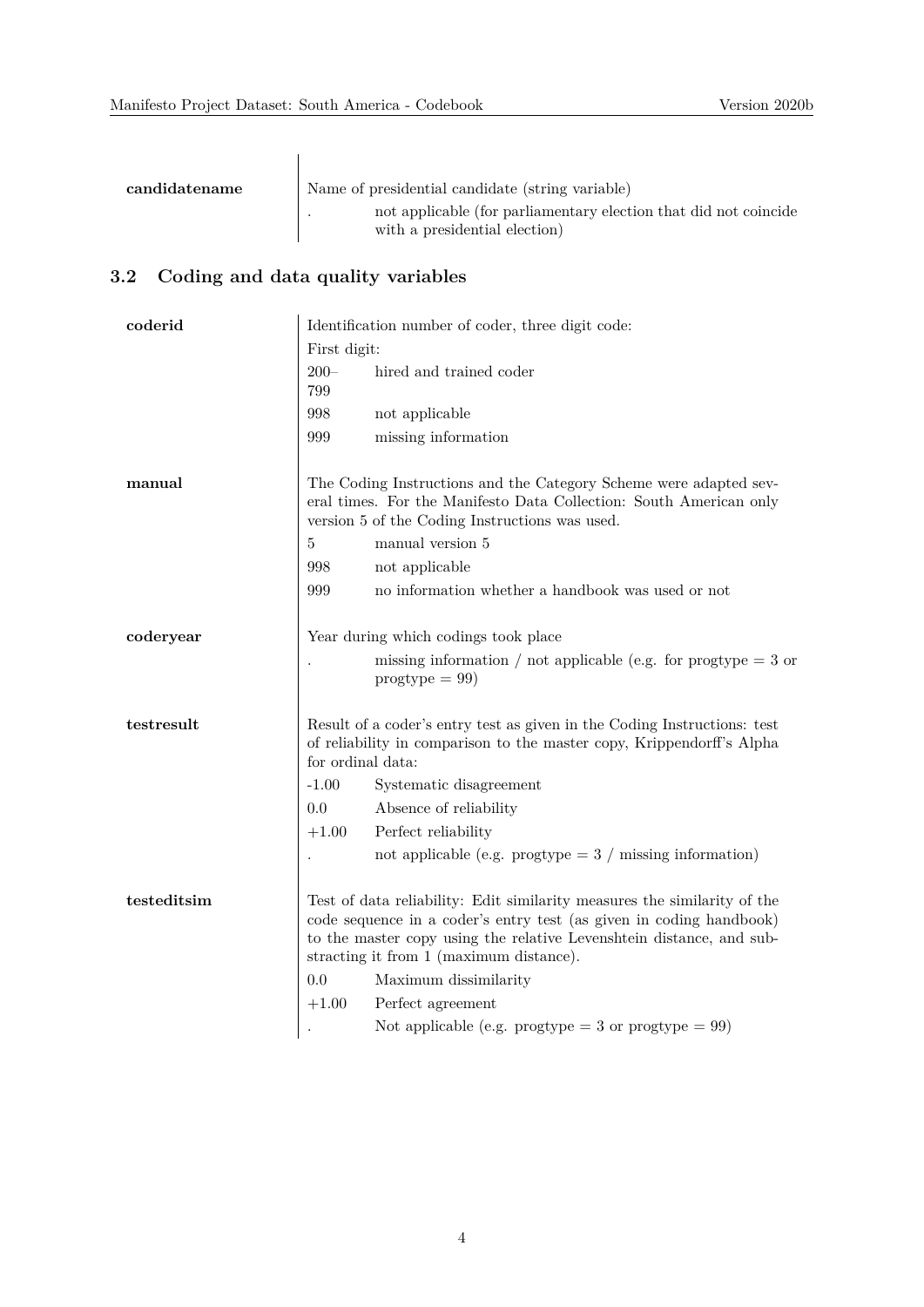### **3.3 Electoral data variables**

| pervote  | Percentage of votes gained by each party. In case of mixed electoral<br>systems with a proportional and majoritarian component, pervote indi-<br>cates the vote share in the proportional component. In case of an elec-<br>toral coalition where programmes for all members of the coalition and<br>the coalition were coded, pervote was coded MISSING if the dataset<br>includes entries for all seat-winning members of the coalition. If the<br>data set includes, however, only the programs of some coalition mem-<br>bers, pervote reports the vote share gained by the alliance and pervote<br>is set to MISSING for the coalition members. As a result, the sum of<br>pervotes is not higher than $100\%$ .<br>missing information |
|----------|----------------------------------------------------------------------------------------------------------------------------------------------------------------------------------------------------------------------------------------------------------------------------------------------------------------------------------------------------------------------------------------------------------------------------------------------------------------------------------------------------------------------------------------------------------------------------------------------------------------------------------------------------------------------------------------------------------------------------------------------|
| voteest  | $\boldsymbol{0}$<br>original figure from data source/election statistics                                                                                                                                                                                                                                                                                                                                                                                                                                                                                                                                                                                                                                                                     |
|          | Indicates that the vote share indicated by pervote is taken from<br>election results and indicates the vote share the party (or party<br>bloc) won at the election.                                                                                                                                                                                                                                                                                                                                                                                                                                                                                                                                                                          |
|          | estimated<br>1                                                                                                                                                                                                                                                                                                                                                                                                                                                                                                                                                                                                                                                                                                                               |
|          | Indicates that the pervote variable is not simply derived by a<br>calculation of gained votes divided by the total number of valid<br>votes. Electoral alliances or an electoral system with regional<br>lists can prohibit such a simple calculation. In these cases the<br>pervote variable is often calculated based on the number of<br>seats gained by a party.                                                                                                                                                                                                                                                                                                                                                                         |
| presvote | Percentage of votes in presidential elections. In case of several rounds<br>of election, the variable indicates the results from the first round.                                                                                                                                                                                                                                                                                                                                                                                                                                                                                                                                                                                            |
|          | missing information                                                                                                                                                                                                                                                                                                                                                                                                                                                                                                                                                                                                                                                                                                                          |
|          | Reported for all cases where a presidential election took place.                                                                                                                                                                                                                                                                                                                                                                                                                                                                                                                                                                                                                                                                             |
| absseat  | Absolute number of seats occupied by each party or party bloc after<br>the election. In case of Argentina, where only parts of the seats are<br>contested at each election, this still represents the distribution of seats<br>in the whole legislature.                                                                                                                                                                                                                                                                                                                                                                                                                                                                                     |
|          | missing information                                                                                                                                                                                                                                                                                                                                                                                                                                                                                                                                                                                                                                                                                                                          |
| totseats | Total number of seats in parliament.                                                                                                                                                                                                                                                                                                                                                                                                                                                                                                                                                                                                                                                                                                         |
|          | missing information                                                                                                                                                                                                                                                                                                                                                                                                                                                                                                                                                                                                                                                                                                                          |
|          |                                                                                                                                                                                                                                                                                                                                                                                                                                                                                                                                                                                                                                                                                                                                              |

## **3.4 Programmatic data variables**

| progtype |          | Programme of a single party                                                                                                                                                                                       |  |
|----------|----------|-------------------------------------------------------------------------------------------------------------------------------------------------------------------------------------------------------------------|--|
|          |          | As a rule, each party issues one programme for each election.                                                                                                                                                     |  |
|          | $\bf{2}$ | Programme of two or more parties                                                                                                                                                                                  |  |
|          |          | In a number of countries, parties compete as programmatic<br>coalitions by issuing joint programmes. In these cases, the joint<br>programme was assigned to each of the party of the program-<br>matic coalition. |  |
|          | 3        | Estimate                                                                                                                                                                                                          |  |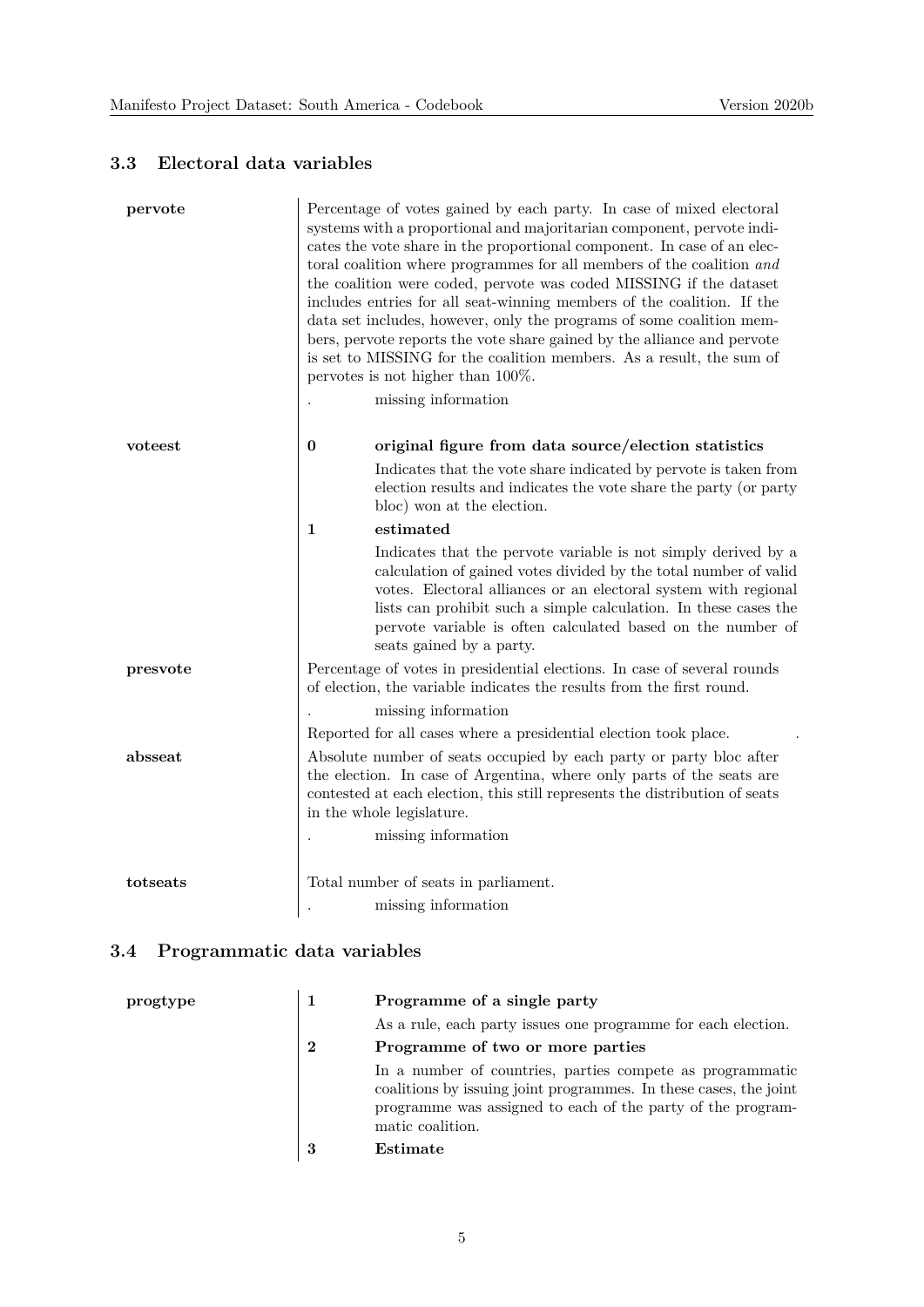|               |                  | For calculating median voter or median party figures, miss-<br>ing election programmes have been estimated on the basis of<br>available programmes whenever a party obtained seats in par-<br>liament. Estimates were derived either by computing averages<br>between two adjacent programmes or by duplicating program-<br>matic data.                                    |
|---------------|------------------|----------------------------------------------------------------------------------------------------------------------------------------------------------------------------------------------------------------------------------------------------------------------------------------------------------------------------------------------------------------------------|
|               | $\boldsymbol{4}$ | Programme taken from main party of electoral coali-                                                                                                                                                                                                                                                                                                                        |
|               |                  | tion<br>Parties sometimes compete as electoral coalitions in which blocs<br>of parties receive joint votes and seats, but parties in the bloc<br>still issue separate programmes. When the electoral coalition<br>is dominated by one strong party, the programme of the main<br>coalition party was used to measure positions of the 'electoral<br>coalition' as a whole. |
|               | 5                | Average of all members of an electoral coalition                                                                                                                                                                                                                                                                                                                           |
|               |                  | When the electoral coalition consists of equally strong parties,<br>the average of platforms from all coalition parties was used to<br>measure positions of the electoral coalition as a whole.                                                                                                                                                                            |
|               | 6                | General programme                                                                                                                                                                                                                                                                                                                                                          |
|               |                  | Some parties did not issue separate election programmes but<br>contested elections with their general programmes.                                                                                                                                                                                                                                                          |
|               | 8                | Party bloc programme                                                                                                                                                                                                                                                                                                                                                       |
|               |                  | Some party blocs issue joint programmes. As opposed to type<br>2 programmes, electoral statistics are given for the party bloc<br>as a whole, not for the single parties making up the bloc.                                                                                                                                                                               |
|               | 9                | Other type of programme                                                                                                                                                                                                                                                                                                                                                    |
|               |                  | Other types of programmes not specified by types 1 to 8.                                                                                                                                                                                                                                                                                                                   |
|               | 99               | Missing programme                                                                                                                                                                                                                                                                                                                                                          |
|               |                  | In cases where it was impossible to find a manifesto from the<br>respective party or in cases where content-analytical data from<br>this party is still missing, but will be added soon.                                                                                                                                                                                   |
| datasetorigin |                  | Indicates with which update in which year the data was published. In<br>case where the programmatic variables of an observation are updated<br>or replaced (e.g. due to the replacement of a document), this variable<br>is updated as well.                                                                                                                               |
|               | 901              | South America Dataset 2015a                                                                                                                                                                                                                                                                                                                                                |
|               | 911              | Update 2016b                                                                                                                                                                                                                                                                                                                                                               |
|               | 920              | Update 2017a                                                                                                                                                                                                                                                                                                                                                               |
|               | 921              | Update 2017b                                                                                                                                                                                                                                                                                                                                                               |
|               | 930              | Update 2018a                                                                                                                                                                                                                                                                                                                                                               |
|               | 931              | Update 2018b                                                                                                                                                                                                                                                                                                                                                               |
|               | 940              | Update 2019a                                                                                                                                                                                                                                                                                                                                                               |
|               | 941              | Update 2019b                                                                                                                                                                                                                                                                                                                                                               |
|               | 950              | Update 2020a                                                                                                                                                                                                                                                                                                                                                               |
|               | 951              | Update 2020b                                                                                                                                                                                                                                                                                                                                                               |
| corpusversion |                  | Indicates the version of the Manifesto Corpus used to calculate the                                                                                                                                                                                                                                                                                                        |

content analytical data in this observation.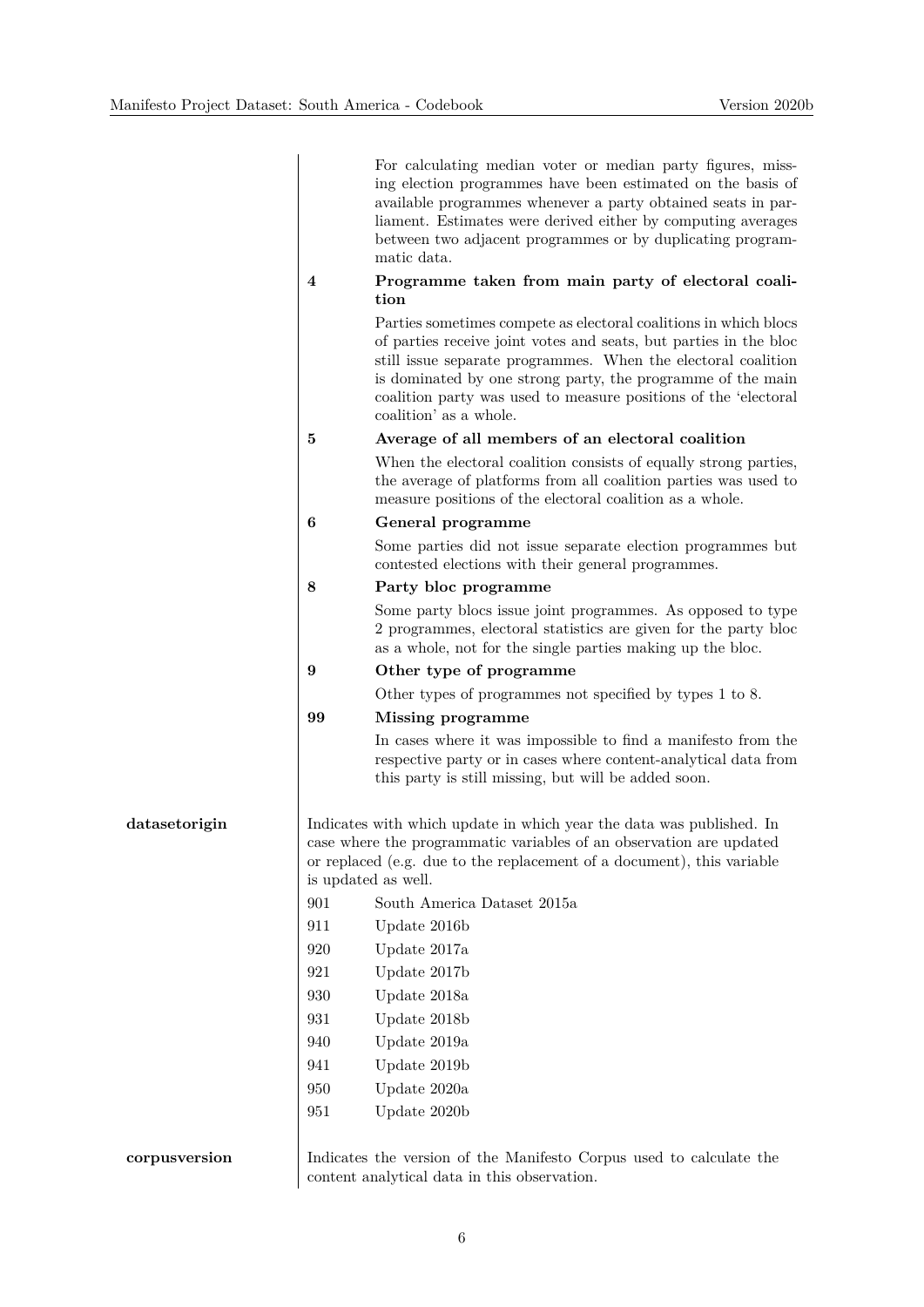. Missing information Missing for all observations where the content analytical data is not based on the [Manifesto Corpus.](https://manifesto-project.wzb.eu/information/documents/corpus)

**total** Total number of allocated codes . Missing information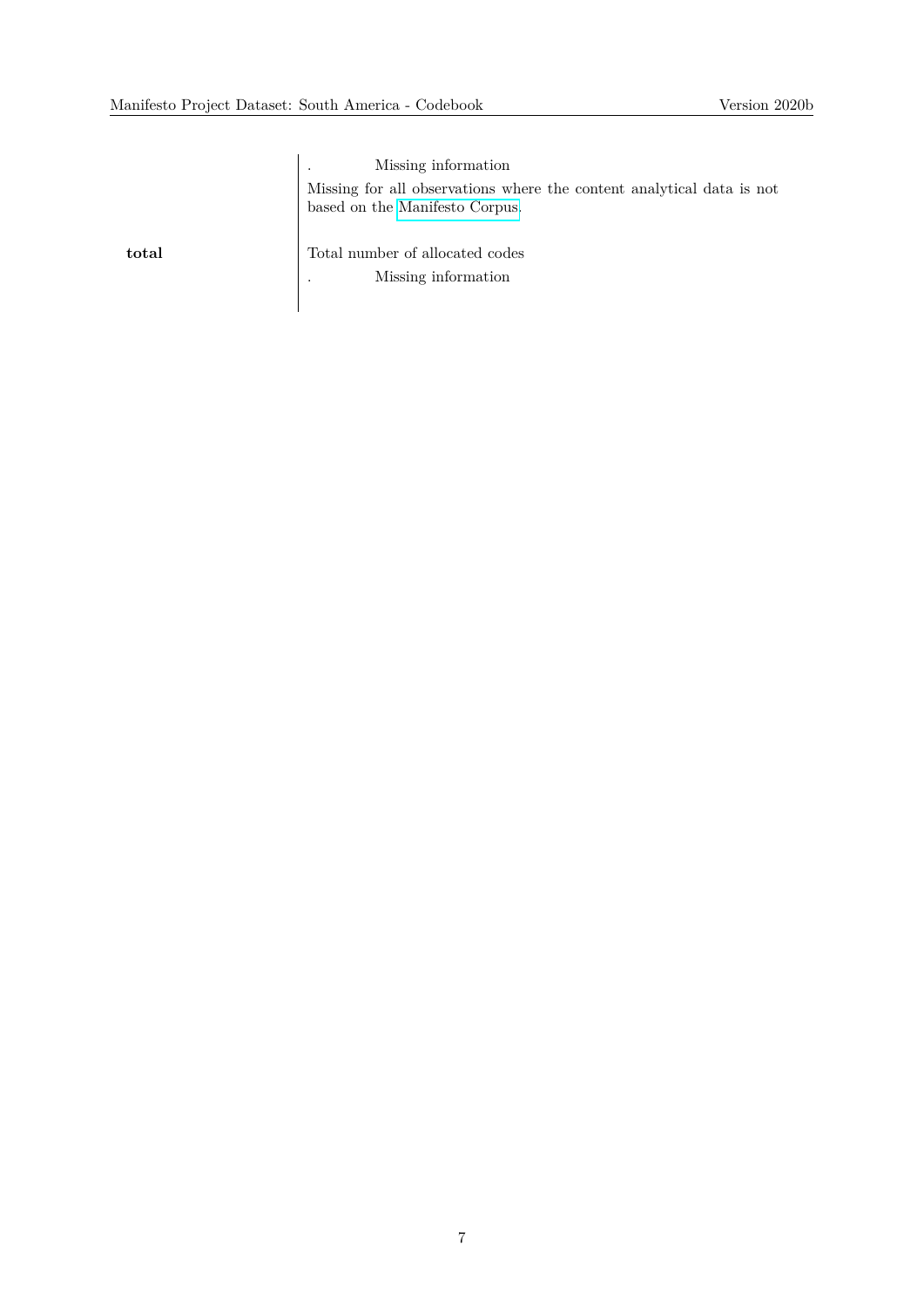#### **3.5 Content Analytical Data**

The dataset contains one set of content analytical variables (per101 per706). All of these variables indicate the share of quasi-sentences in the respective category calculated as a fraction of the overall number of allocated codes per document. • The three digit variables (per101–per706): are the main categories of the coding scheme. • The four digit variables with underscore (per103 1-per703 2): are new categories introduced with version 5 of the coding instructions. The first three digits indicate the main category to which they are related. The new coding instructions foresee that these new categories are used instead of the respective main categories. The Manifest Project Dataset: South America only contains data coded on the basis of version 5. Therefore, we do not report the main categories in this dataset for the categories that have been replaced by the new categories. Instead we report the share for each of the new categories replacing the main category. For more information on the different version of the coding instructions and coding schemes, please consult our website where one can find all versions of the coding instructions and a document that highlights the most important changes. **peruncod** Percentage of (quasi-)sentences coded as 000 (No meaningful category applies). . missing data *Categories* **Data Entries per101 – per706** Percentages of seventy-six categories grouped into seven major policy areas. Because of the different length of documents, the number of (quasi-)sentences in each category is standardised taking the total number of (quasi-) sentences in the respective documents as a base. In the data set each of these categories is a variable that represents the percentage. . Missing information  $\mathcal{M}$  is a positive function  $\mathcal{M}$  applicable (if  $n$ *Domain 1: External Relations* **per101 Foreign Special Relationships: Positive** Favourable mentions of particular countries with which the manifesto country has a special relationship; the need for co-operation with

#### and/or aid to such countries. **per102 Foreign Special Relationships: Negative** Negative mentions of particular countries with which the manifesto country has a special relationship.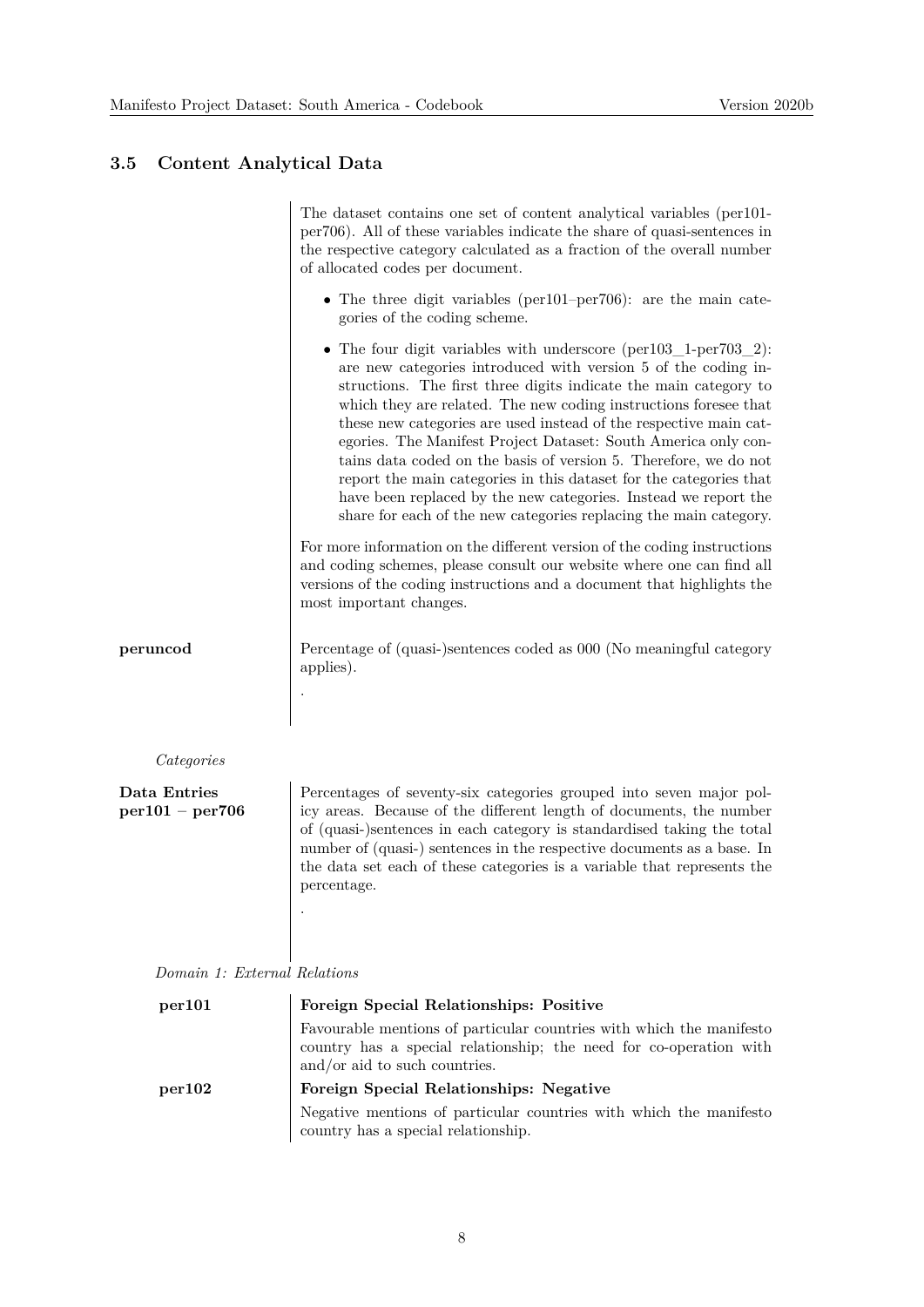| $per103_1$ | Anti-Imperialism: State Centred Anti-Imperialism                                                                                                                                                            |
|------------|-------------------------------------------------------------------------------------------------------------------------------------------------------------------------------------------------------------|
|            | Negative references to imperial behaviour and/or negative references to<br>one state exerting strong influence (political, military or commercial)<br>over other states. May also include:                  |
|            | • Negative references to controlling other countries as if they were<br>part of an empire;                                                                                                                  |
|            | • Favourable references to greater self-government and indepen-<br>dence for colonies;                                                                                                                      |
|            | • Favourable mentions of de-colonisation.                                                                                                                                                                   |
| per103_2   | Anti-Imperialism: Foreign Financial Influence                                                                                                                                                               |
|            | Negative references and statements against international financial or-<br>ganisations or states using monetary means to assert strong influence<br>over the manifesto country or other states. May include: |
|            | • Statements against the World Bank, IMF etc.;                                                                                                                                                              |
|            | • Statements against the Washington Consensus;                                                                                                                                                              |
|            | • Statements against foreign debt circumscribing state actions.                                                                                                                                             |
| per104     | Military: Positive                                                                                                                                                                                          |
|            | The importance of external security and defence. May include state-<br>ments concerning:                                                                                                                    |
|            | • The need to maintain or increase military expenditure;                                                                                                                                                    |
|            | • The need to secure adequate manpower in the military;                                                                                                                                                     |
|            | • The need to modernise armed forces and improve military<br>strength;                                                                                                                                      |
|            | • The need for rearmament and self-defence;                                                                                                                                                                 |
|            | • The need to keep military treaty obligations.                                                                                                                                                             |
| per105     | Military: Negative                                                                                                                                                                                          |
|            | Negative references to the military or use of military power to solve<br>conflicts. References to the 'evils of war'. May include references to:                                                            |
|            | • Decreasing military expenditures;                                                                                                                                                                         |
|            | $\bullet$ Disarmament;                                                                                                                                                                                      |
|            | • Reduced or abolished conscription.                                                                                                                                                                        |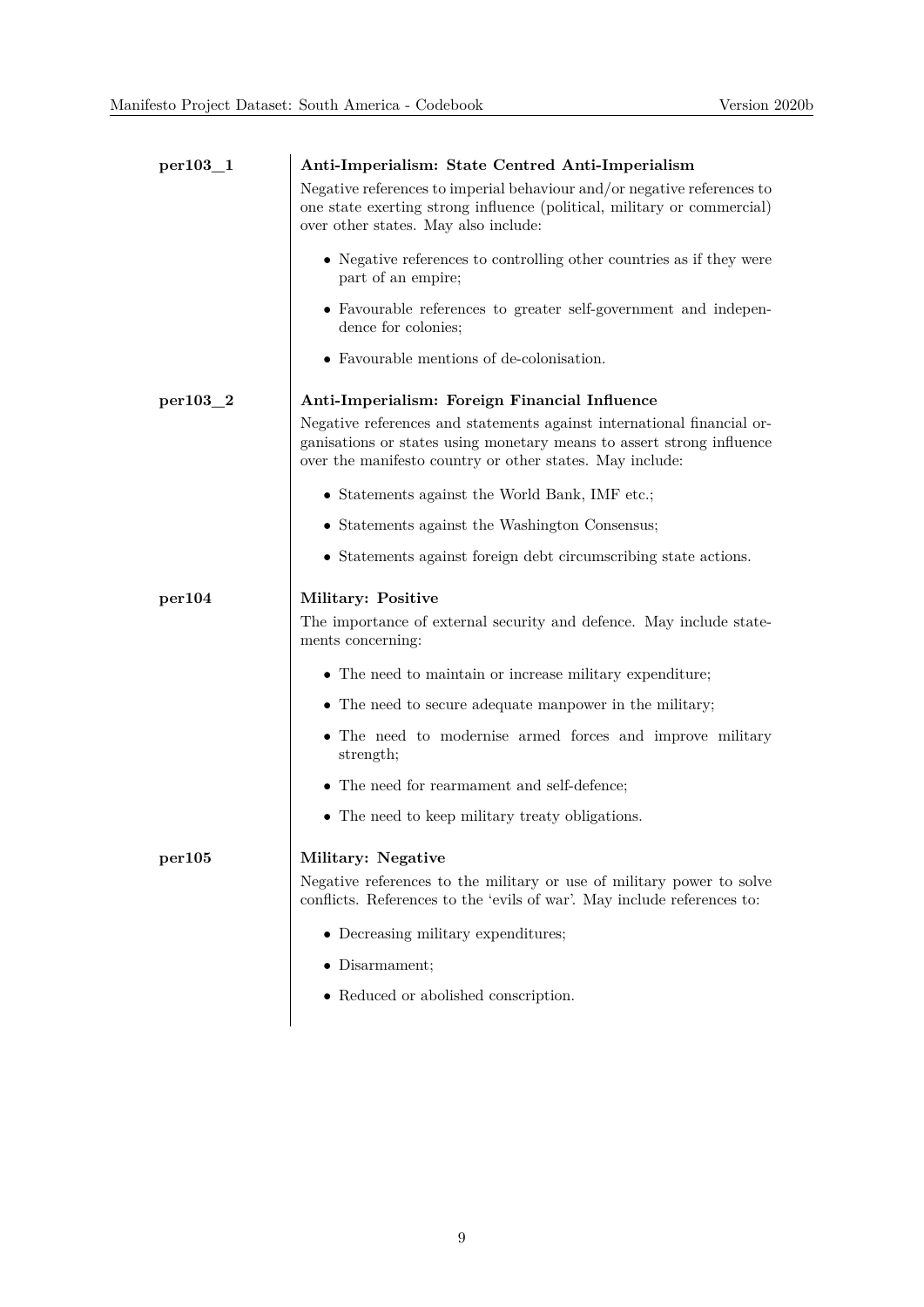| per106 | Peace                                                                                                                                                                                                                                          |
|--------|------------------------------------------------------------------------------------------------------------------------------------------------------------------------------------------------------------------------------------------------|
|        | Any declaration of belief in peace and peaceful means of solving crises<br>- absent reference to the military. May include:                                                                                                                    |
|        | $\bullet$ Peace as a general goal;                                                                                                                                                                                                             |
|        | • Desirability of countries joining in negotiations with hostile coun-<br>tries;                                                                                                                                                               |
|        | • Ending wars in order to establish peace.                                                                                                                                                                                                     |
| per107 | <b>Internationalism: Positive</b>                                                                                                                                                                                                              |
|        | Need for international co-operation, including co-operation with spe-<br>cific countries other than those coded in 101. May also include refer-<br>ences to the:                                                                               |
|        | • Need for aid to developing countries;                                                                                                                                                                                                        |
|        | • Need for world planning of resources;                                                                                                                                                                                                        |
|        | • Support for global governance;                                                                                                                                                                                                               |
|        | • Need for international courts;                                                                                                                                                                                                               |
|        | • Support for UN or other international organisations.                                                                                                                                                                                         |
| per108 | European Community/Union: Positive<br>Favourable mentions of European Community/Union in general. May                                                                                                                                          |
|        | include the:                                                                                                                                                                                                                                   |
|        | • Desirability of the manifesto country joining (or remaining a<br>member);                                                                                                                                                                    |
|        | $\bullet$ Desirability of expanding the European Community/Union;                                                                                                                                                                              |
|        | $\bullet$ Desirability of increasing the ECs/EUs competences;                                                                                                                                                                                  |
|        | • Desirability of expanding the competences of the European Par-<br>liament.                                                                                                                                                                   |
| per109 | <b>Internationalism: Negative</b>                                                                                                                                                                                                              |
|        | Negative references to international co-operation. Favourable mentions<br>of national independence and sovereignty with regard to the manifesto<br>country's foreign policy, isolation and/or unilateralism as opposed to<br>internationalism. |
| per110 | European Community/Union: Negative                                                                                                                                                                                                             |
|        | Negative references to the European Community/Union. May include:                                                                                                                                                                              |
|        | • Opposition to specific European policies which are preferred by<br>European authorities;                                                                                                                                                     |
|        | • Opposition to the net-contribution of the manifesto country to<br>the EU budget.                                                                                                                                                             |
|        |                                                                                                                                                                                                                                                |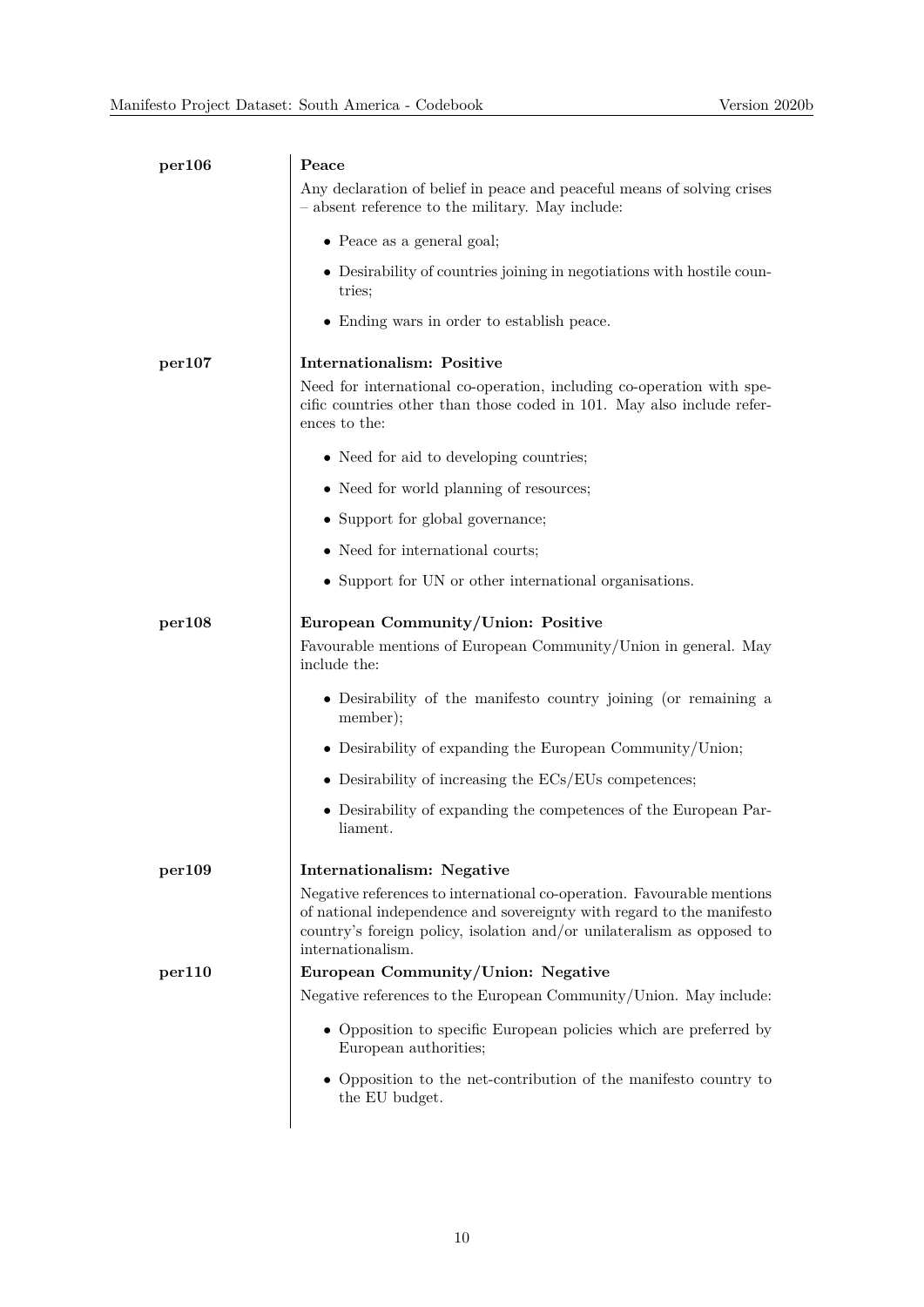|  |  |  |  | Domain 2: Freedom and Democracy |
|--|--|--|--|---------------------------------|
|--|--|--|--|---------------------------------|

| $per201_1$   | Freedom                                                                                                                                                                                                                                                                                               |
|--------------|-------------------------------------------------------------------------------------------------------------------------------------------------------------------------------------------------------------------------------------------------------------------------------------------------------|
|              | Favourable mentions of importance of personal freedom in the mani-<br>festo and other countries. May include mentions of:                                                                                                                                                                             |
|              | • Freedom from state coercion in the political and economic<br>spheres;                                                                                                                                                                                                                               |
|              | • Freedom from bureaucratic control;                                                                                                                                                                                                                                                                  |
|              | • The idea of individualism                                                                                                                                                                                                                                                                           |
| $per201_2$   | <b>Human Rights</b>                                                                                                                                                                                                                                                                                   |
|              | Favourable mentions of importance of human and civil rights in the<br>manifesto and other countries, including the right to freedom of speech,<br>press, assembly etc.; supportive refugee policies.                                                                                                  |
| $per202 - 1$ | <b>Democracy General: Positive</b>                                                                                                                                                                                                                                                                    |
|              | Favourable mentions of democracy as the "only game in town". General<br>support for the manifesto country's democracy. May also include:                                                                                                                                                              |
|              | • Democracy as method or goal in national, international or other<br>organisations (e.g. labour unions, political parties etc.);                                                                                                                                                                      |
|              | • The need for the involvement of all citizens in political decision-<br>making;                                                                                                                                                                                                                      |
|              | • Support for parts of democratic regimes (rule of law, division of<br>powers, independence of courts etc.).                                                                                                                                                                                          |
| per202_2     | Democracy General: Negative                                                                                                                                                                                                                                                                           |
|              | Statements against the idea of democracy, in general or in the mani-<br>festo country. Calls for reducing or withholding democratic rights from<br>all or certain groups of people. Calls for the introduction or maintain-<br>ing of a non-democratic regime, e.g. monarchy or rule of the military. |
| per202_3     | <b>Representative Democracy: Positive</b>                                                                                                                                                                                                                                                             |
|              | Favourable mentions of the system of representative democracy, in par-<br>ticular in contrast to direct democracy. This includes the protection<br>of representative institutions and actors against direct democratic ele-<br>ments.                                                                 |
| $per202\_4$  | <b>Direct Democracy: Positive</b>                                                                                                                                                                                                                                                                     |
|              | Favourable mentions of the system of direct democracy, in particular<br>in contrast to representative democracy. This includes the call for the<br>introduction and/or extension of referenda, participatory budgets and<br>other forms of direct democracy.                                          |
| per203       | <b>Constitutionalism: Positive</b>                                                                                                                                                                                                                                                                    |
|              | Support for maintaining the status quo of the constitution. Support<br>for specific aspects of the manifesto country's constitution. The use of<br>constitutionalism as an argument for any policy.                                                                                                   |
| per204       | Constitutionalism: Negative                                                                                                                                                                                                                                                                           |
|              | Opposition to the entirety or specific aspects of the manifesto country's<br>constitution. Calls for constitutional amendments or changes. May<br>include calls to abolish or rewrite the current constitution.                                                                                       |
|              |                                                                                                                                                                                                                                                                                                       |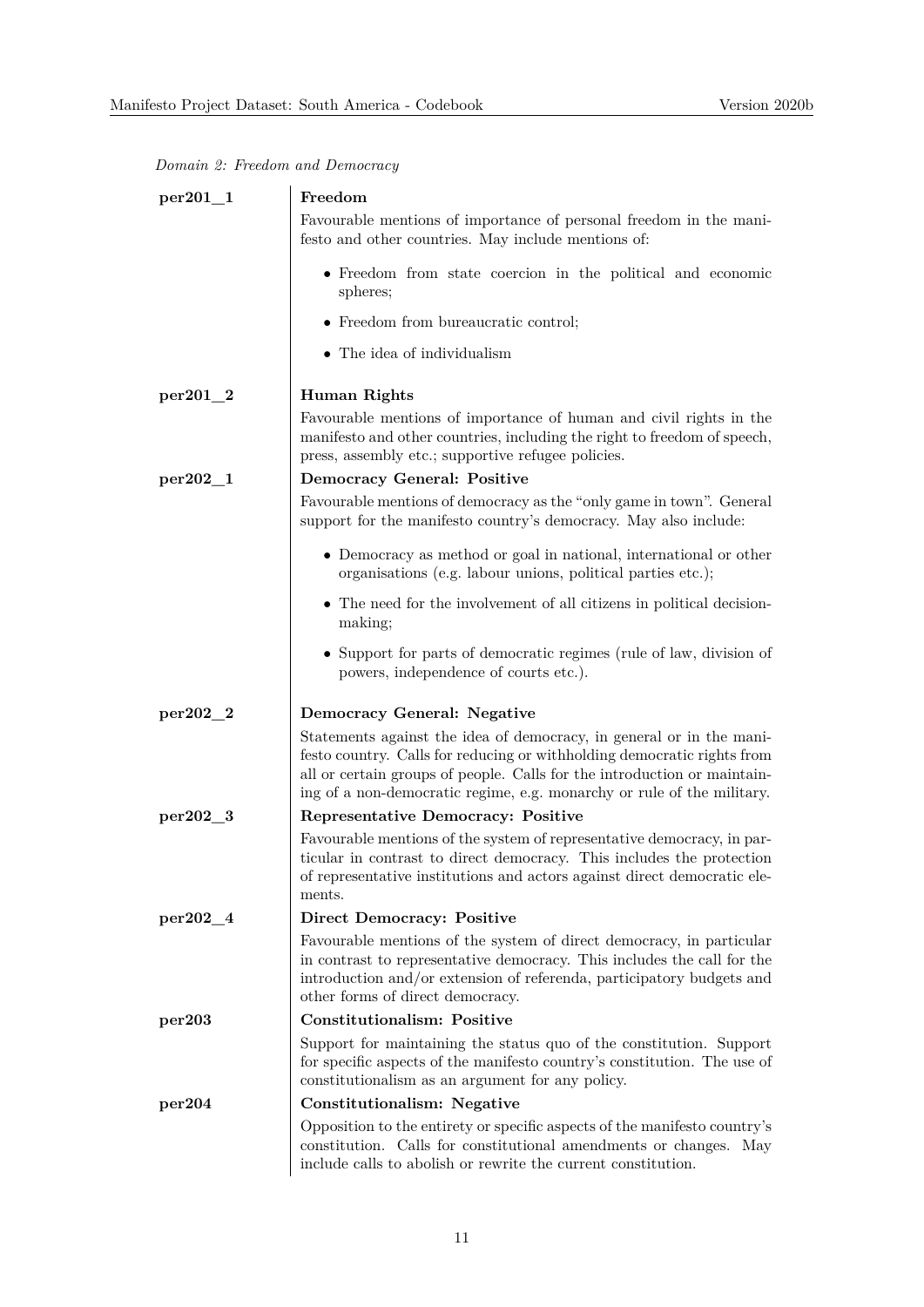|  |  | Domain 3: Political System |  |
|--|--|----------------------------|--|
|--|--|----------------------------|--|

| per301      | Decentralization                                                                                                                                                                                                           |
|-------------|----------------------------------------------------------------------------------------------------------------------------------------------------------------------------------------------------------------------------|
|             | Support for federalism or decentralisation of political and/or economic<br>power. May include:                                                                                                                             |
|             | • Favourable mentions of the territorial subsidiary principle;                                                                                                                                                             |
|             | • More autonomy for any sub-national level in policy making<br>and/or economics, including municipalities;                                                                                                                 |
|             | $\bullet~$ Support for the continuation and importance of local and regional<br>customs and symbols and/or deference to local expertise;                                                                                   |
|             | • Favourable mentions of special consideration for sub-national ar-<br>eas.                                                                                                                                                |
| per302      | Centralisation                                                                                                                                                                                                             |
|             | General opposition to political decision-making at lower political levels.<br>Support for unitary government and for more centralisation in political<br>and administrative procedures.                                    |
| per303      | Governmental and Administrative Efficiency                                                                                                                                                                                 |
|             | Need for efficiency and economy in government and administration<br>and/or the general appeal to make the process of government and<br>administration cheaper and more efficient. May include:                             |
|             | • Restructuring the civil service;                                                                                                                                                                                         |
|             | • Cutting down on the civil service;                                                                                                                                                                                       |
|             | • Improving bureaucratic procedures.                                                                                                                                                                                       |
|             | Note: Specific policy positions overrule this category! If there is no<br>specific policy position, however, this category applies.                                                                                        |
| per304      | <b>Political Corruption</b>                                                                                                                                                                                                |
|             | Need to eliminate political corruption and associated abuses of political<br>$\,$ and/or bureaucratic power. Need to a<br>bolish clientelist structures and<br>practices.                                                  |
| $per305\_1$ | <b>Political Authority: Party Competence</b>                                                                                                                                                                               |
|             | References to the manifesto party's competence to govern and/or other<br>party's lack of such competence.                                                                                                                  |
| $per305\_2$ | <b>Political Authority: Personal Competence</b>                                                                                                                                                                            |
|             | Reference to the presidential candidate's or party leader's personal<br>competence to govern and/or other candidate's or leader's lack of such<br>competence.                                                              |
| per305_3    | Political Authority: Strong government                                                                                                                                                                                     |
|             | Favourable mentions of the desirability of a strong and/or stable gov-<br>ernment in general.                                                                                                                              |
| per305_4    | <b>Transition: Pre-Democratic Elites: Positive</b>                                                                                                                                                                         |
|             | Co-operation with pre-democratic authorities in the transition period;<br>amnesty for former, non-Democratic elites; and 'let sleeping dogs lie' in<br>dealing with the nomenclature of the former, non-Democratic regime. |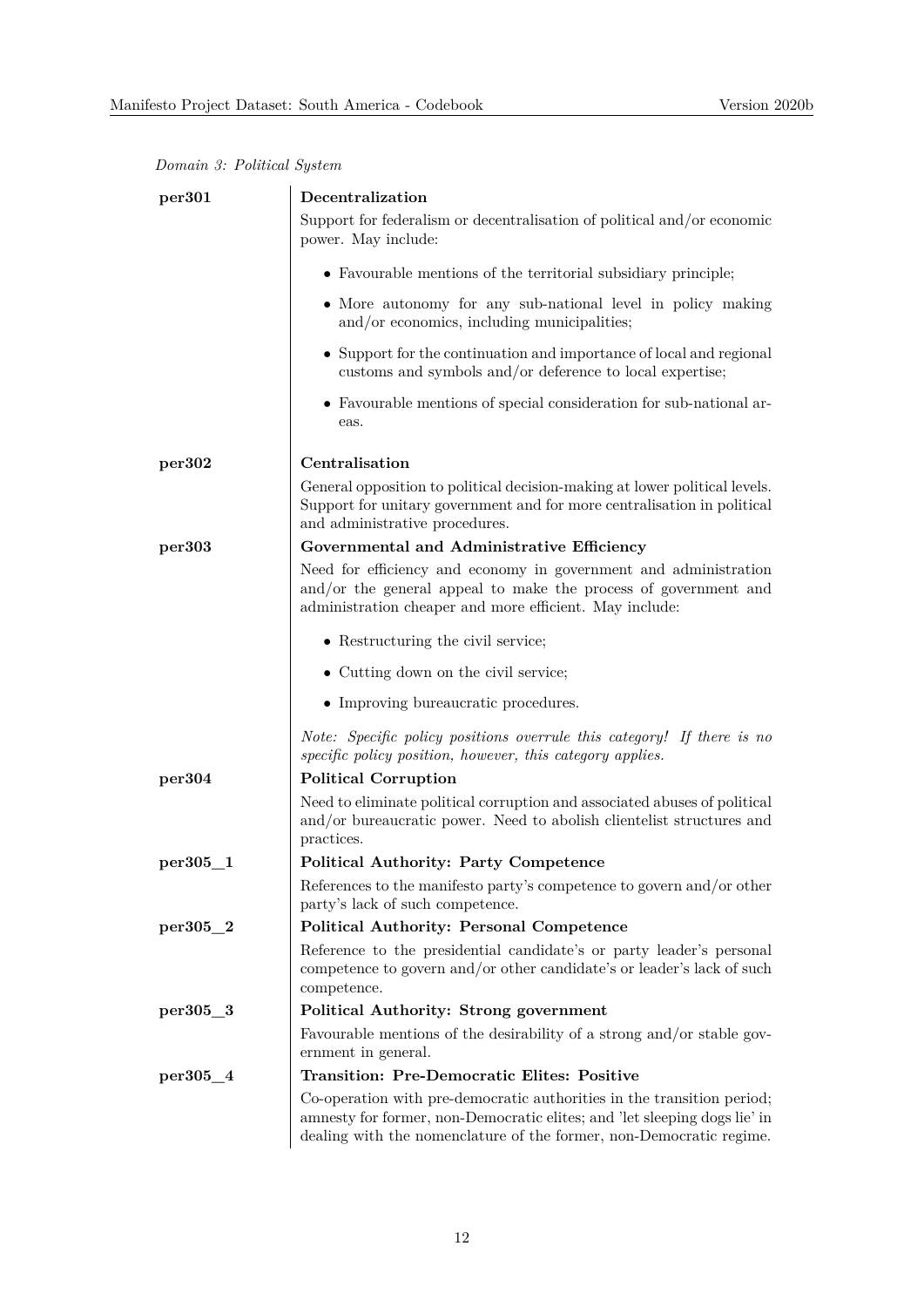| $per305\_5$ | Transition: Pre-Democratic Elites: Negative                                                                                                                                                                                                                                                                                                                        |
|-------------|--------------------------------------------------------------------------------------------------------------------------------------------------------------------------------------------------------------------------------------------------------------------------------------------------------------------------------------------------------------------|
|             | Against pre-democratic elite's involvement in democratic government;<br>weeding out the collaborators of former, non-Democratic regime from<br>governmental service; for truth commissions and other institutions il-<br>luminating recent history.                                                                                                                |
| $per305$ 6  | Transition: Rehabilitation and Compensation                                                                                                                                                                                                                                                                                                                        |
|             | References to civic rehabilitation of politically persecuted people in<br>the authoritarian era; references to juridical compensation concerning<br>authoritarian expropriations; moral compensation.<br>Note: Specific policy positions overrule all subcategories of 305! If<br>there is no specific policy position, however, these subcategories may<br>apply. |

|  |  | Domain 4: Economy |
|--|--|-------------------|
|--|--|-------------------|

| per <sub>401</sub> | <b>Free Market Economy</b>                                                                                                        |  |  |
|--------------------|-----------------------------------------------------------------------------------------------------------------------------------|--|--|
|                    | Favourable mentions of the free market and free market capitalism as<br>an economic model. May include favourable references to:  |  |  |
|                    | • Laissez-faire economy;                                                                                                          |  |  |
|                    | • Superiority of individual enterprise over state and control sys-<br>tems;                                                       |  |  |
|                    | • Private property rights;                                                                                                        |  |  |
|                    | • Personal enterprise and initiative;                                                                                             |  |  |
|                    | • Need for unhampered individual enterprises.                                                                                     |  |  |
| per402             | <b>Incentives: Positive</b>                                                                                                       |  |  |
|                    | Favourable mentions of supply side oriented economic policies (assis-<br>tance to businesses rather than consumers). May include: |  |  |
|                    | $\bullet$ Financial and other incentives such as subsidies, tax breaks etc.;                                                      |  |  |
|                    | • Wage and tax policies to induce enterprise;                                                                                     |  |  |
|                    | • Encouragement to start enterprises.                                                                                             |  |  |
| per403             | <b>Market Regulation</b>                                                                                                          |  |  |
|                    | Support for policies designed to create a fair and open economic mar-<br>ket. May include:                                        |  |  |
|                    | • Calls for increased consumer protection;                                                                                        |  |  |
|                    | • Increasing economic competition by preventing monopolies and<br>other actions disrupting the functioning of the market;         |  |  |
|                    | • Defence of small businesses against disruptive powers of big busi-<br>nesses;                                                   |  |  |
|                    | • Social market economy.                                                                                                          |  |  |
|                    |                                                                                                                                   |  |  |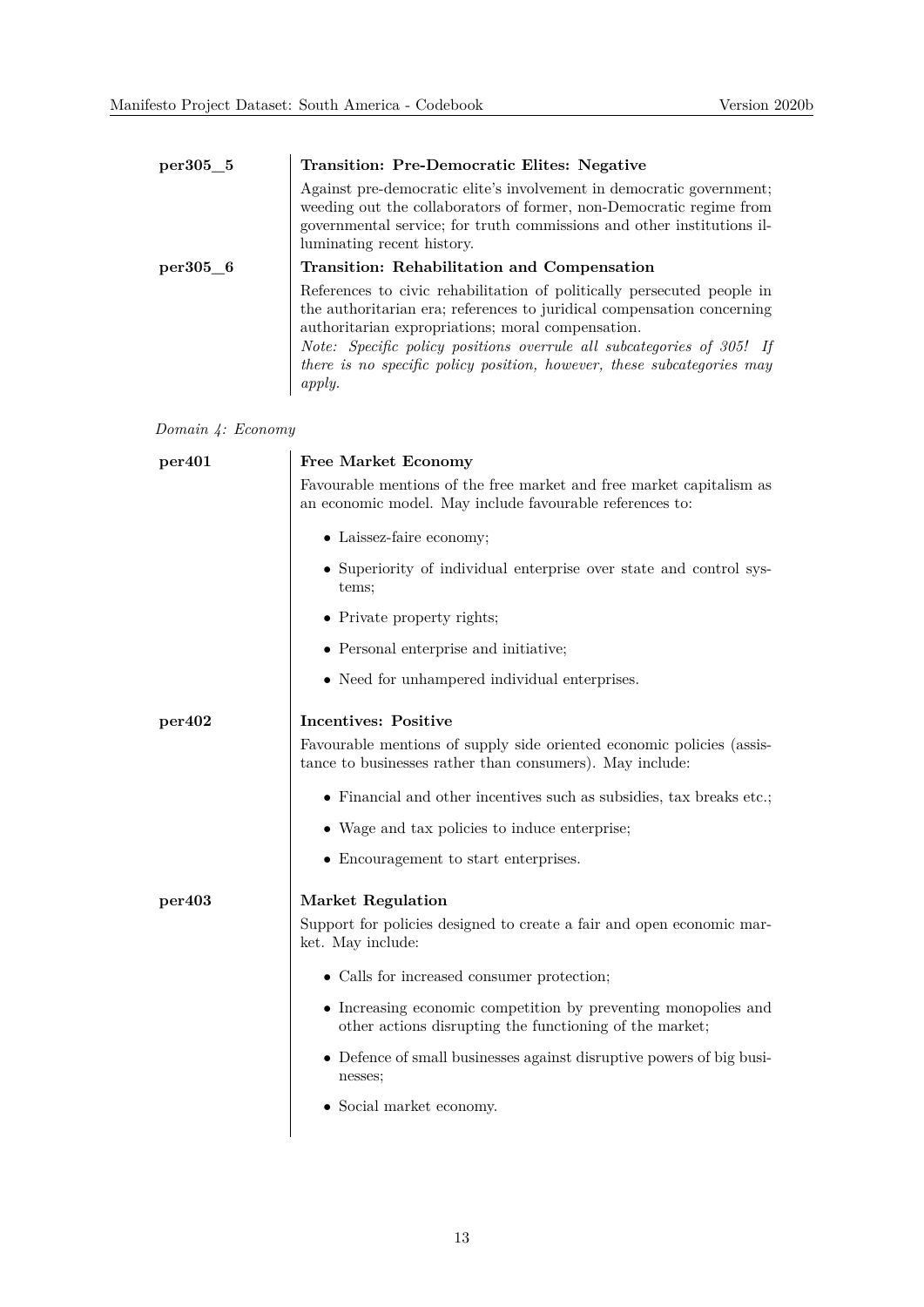| per404 | <b>Economic Planning</b>                                                                                                                                                                                                 |
|--------|--------------------------------------------------------------------------------------------------------------------------------------------------------------------------------------------------------------------------|
|        | Favourable mentions of long-standing economic planning by the gov-<br>ernment. May be:                                                                                                                                   |
|        | • Policy plans, strategies, policy patterns etc.;                                                                                                                                                                        |
|        | $\bullet~$ Of a consultative or indicative nature.                                                                                                                                                                       |
| per405 | Corporatism/Mixed Economy                                                                                                                                                                                                |
|        | Favourable mentions of cooperation of government, employers, and<br>trade unions simultaneously. The collaboration of employers and em-<br>ployee organisations in overall economic planning supervised by the<br>state. |
|        | Note: This category was not used for Austria up to 1979, for New<br>Zealand up to 1981, and for Sweden up to 1988.                                                                                                       |
| per406 | <b>Protectionism: Positive</b>                                                                                                                                                                                           |
|        | Favourable mentions of extending or maintaining the protection of in-<br>ternal markets (by the manifesto or other countries). Measures may<br>include:                                                                  |
|        | $\bullet$ Tariffs;                                                                                                                                                                                                       |
|        | • Quota restrictions;                                                                                                                                                                                                    |
|        | • Export subsidies.                                                                                                                                                                                                      |
|        |                                                                                                                                                                                                                          |
| per407 | Protectionism: Negative                                                                                                                                                                                                  |
|        | Support for the concept of free trade and open markets. Call for abol-<br>ishing all means of market protection (in the manifesto or any other<br>country).                                                              |
| per408 | <b>Economic Goals</b>                                                                                                                                                                                                    |
|        | Broad and general economic goals that are not mentioned in relation to<br>any other category. General economic statements that fail to include<br>any specific goal.                                                     |
|        | Note: Specific policy positions overrule this category! If there is no<br>specific policy position, however, this category applies.                                                                                      |
| per409 | <b>Keynesian Demand Management</b>                                                                                                                                                                                       |
|        | Favourable mentions of demand side oriented economic policies (as-<br>sistance to consumers rather than businesses). Particularly includes<br>increase private demand through                                            |
|        | • Increasing public demand;                                                                                                                                                                                              |
|        | • Increasing social expenditures.                                                                                                                                                                                        |
|        | May also include:                                                                                                                                                                                                        |
|        | • Stabilisation in the face of depression;                                                                                                                                                                               |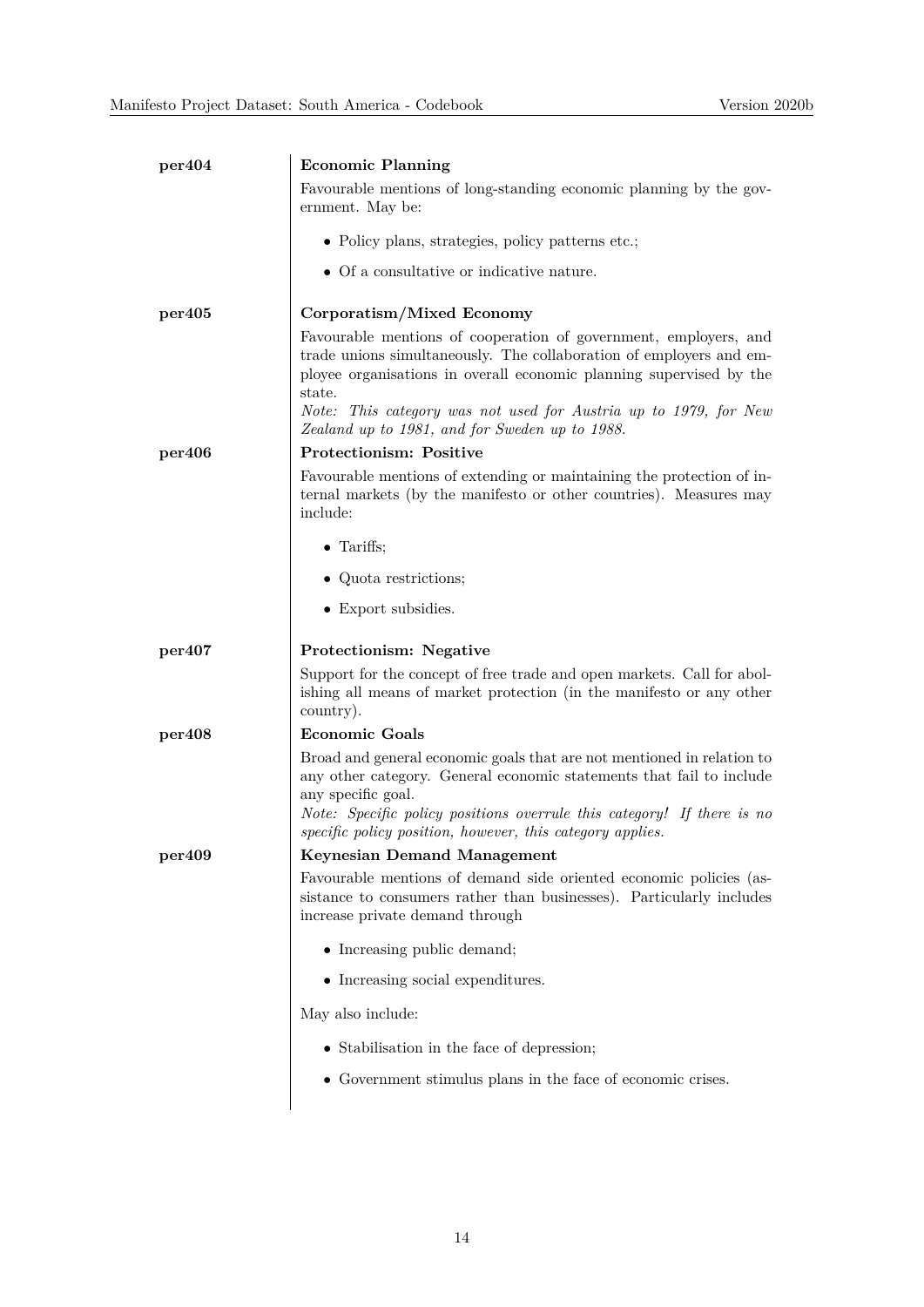| per410 | <b>Economic Growth: Positive</b>                                                                                                                                                                                                                                             |
|--------|------------------------------------------------------------------------------------------------------------------------------------------------------------------------------------------------------------------------------------------------------------------------------|
|        | The paradigm of economic growth. Includes:                                                                                                                                                                                                                                   |
|        | • General need to encourage or facilitate greater production;                                                                                                                                                                                                                |
|        | • Need for the government to take measures to aid economic<br>growth.                                                                                                                                                                                                        |
| per411 | Technology and Infrastructure: Positive                                                                                                                                                                                                                                      |
|        | Importance of modernisation of industry and updated methods of<br>transport and communication. May include:                                                                                                                                                                  |
|        | • Importance of science and technological developments in indus-<br>try;                                                                                                                                                                                                     |
|        | • Need for training and research within the economy (This does<br>not imply education in general (see category 506);                                                                                                                                                         |
|        | • Calls for public spending on infrastructure such as roads and<br>bridges;                                                                                                                                                                                                  |
|        | • Support for public spending on technological infrastructure (e.g.:<br>broadband internet, etc.).                                                                                                                                                                           |
| per412 | <b>Controlled Economy</b><br>Support for direct government control of economy. May include, for<br>instance:                                                                                                                                                                 |
|        | • Control over prices;                                                                                                                                                                                                                                                       |
|        | • Introduction of minimum wages.                                                                                                                                                                                                                                             |
| per413 | Nationalisation                                                                                                                                                                                                                                                              |
|        | Favourable mentions of government ownership of industries, either<br>partial or complete; calls for keeping nationalised industries in state<br>hand or nationalising currently private industries. May also include<br>favourable mentions of government ownership of land. |
| per414 | Economic Orthodoxy                                                                                                                                                                                                                                                           |
|        | Need for economically healthy government policy making. May include<br>calls for:                                                                                                                                                                                            |
|        | • Reduction of budget deficits;                                                                                                                                                                                                                                              |
|        | $\bullet$ Retrenchment in crisis;                                                                                                                                                                                                                                            |
|        | • Thrift and savings in the face of economic hardship;                                                                                                                                                                                                                       |
|        | • Support for traditional economic institutions such as stock mar-<br>ket and banking system;                                                                                                                                                                                |
|        | • Support for strong currency.                                                                                                                                                                                                                                               |
| per415 | Marxist Analysis<br>Positive references to Marxist-Leninist ideology and specific use of                                                                                                                                                                                     |
|        | Marxist-Leninist terminology by the manifesto party (typically but                                                                                                                                                                                                           |

not necessary by communist parties).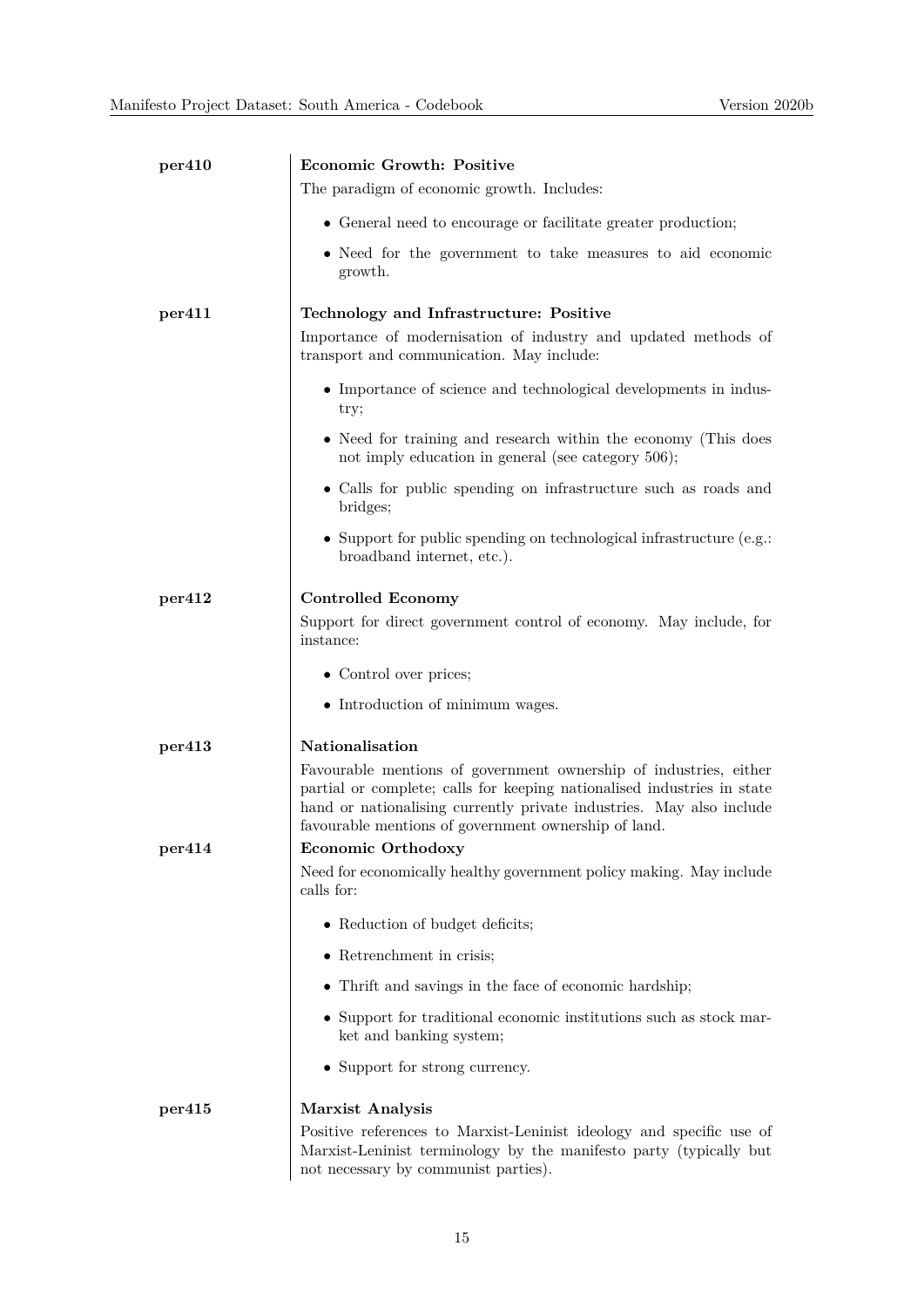| per416 1 | Anti-Growth Economy: Positive                                                                                  |
|----------|----------------------------------------------------------------------------------------------------------------|
|          | Favourable mentions of anti-growth politics. Rejection of the idea that<br>growth is good.                     |
| per416 2 | Sustainability: Positive                                                                                       |
|          | Call for sustainable economic development. Opposition to growth that<br>causes environmental or societal harm. |

#### *Domain 5: Welfare and Quality of Life*

| per501             | <b>Environmental Protection</b>                                                                                                   |
|--------------------|-----------------------------------------------------------------------------------------------------------------------------------|
|                    | General policies in favour of protecting the environment, fighting cli-<br>mate change, and other "green" policies. For instance: |
|                    | • General preservation of natural resources;                                                                                      |
|                    | • Preservation of countryside, forests, etc.;                                                                                     |
|                    | • Protection of national parks;                                                                                                   |
|                    | • Animal rights.                                                                                                                  |
|                    | May include a great variance of policies that have the unified <i>goal</i> of<br>environmental protection.                        |
| per502             | <b>Culture: Positive</b>                                                                                                          |
|                    | Need for state funding of cultural and leisure facilities including arts<br>and sport. May include:                               |
|                    | • The need to fund museums, art galleries, libraries etc.;                                                                        |
|                    | • The need to encourage cultural mass media and worthwhile<br>leisure activities, such as public sport clubs.                     |
| per <sub>503</sub> | <b>Equality: Positive</b>                                                                                                         |
|                    | Concept of social justice and the need for fair treatment of all people.<br>This may include:                                     |
|                    | • Special protection for underprivileged social groups;                                                                           |
|                    | • Removal of class barriers;                                                                                                      |
|                    | • Need for fair distribution of resources;                                                                                        |
|                    | • The end of discrimination (e.g. racial or sexual discrimination).                                                               |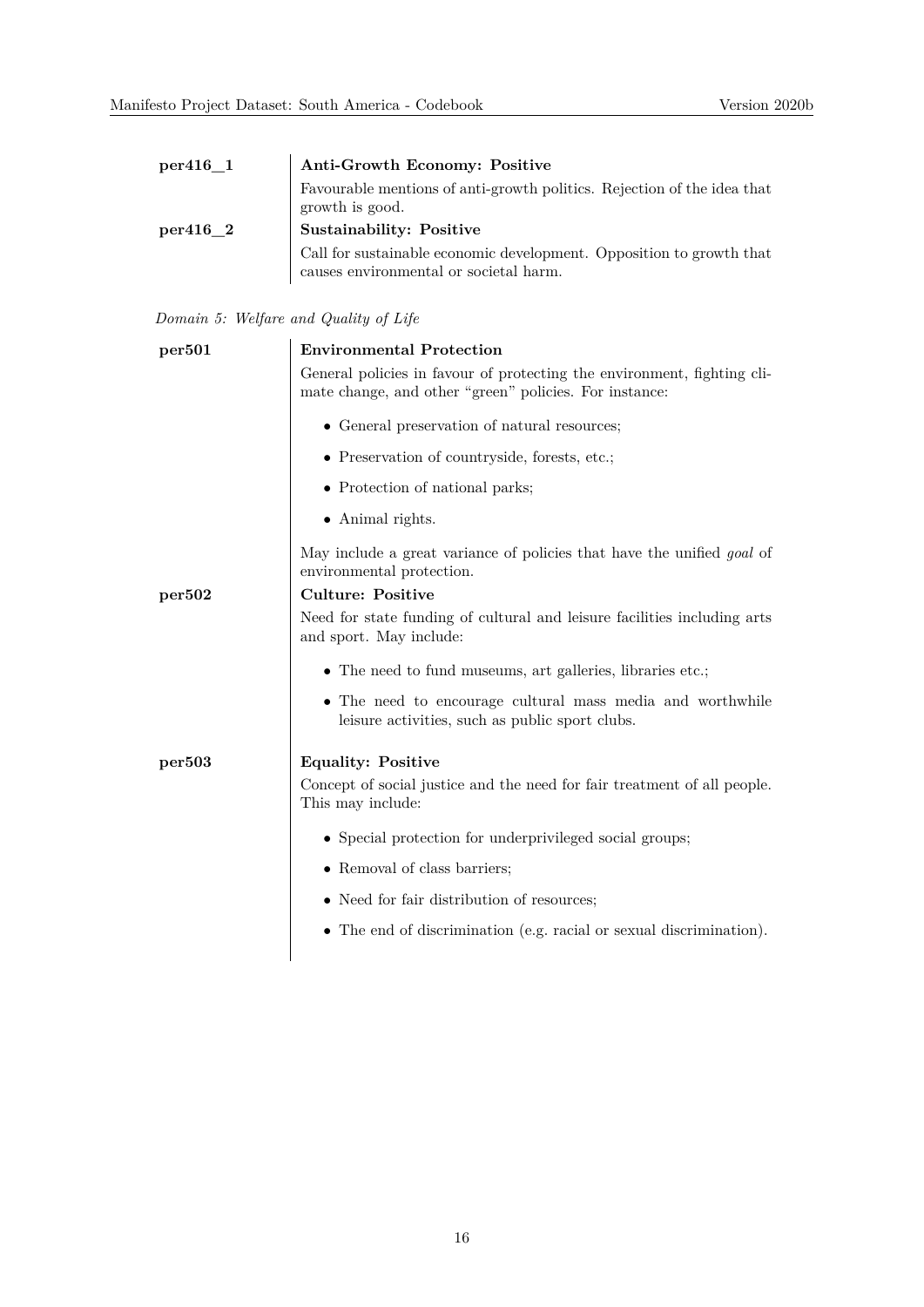| per504 | Welfare State Expansion                                                                                                                                                      |
|--------|------------------------------------------------------------------------------------------------------------------------------------------------------------------------------|
|        | Favourable mentions of need to introduce, maintain or expand any<br>public social service or social security scheme. This includes, for ex-<br>ample, government funding of: |
|        | $\bullet$ Health care                                                                                                                                                        |
|        | $\bullet$ Child care                                                                                                                                                         |
|        | • Elder care and pensions                                                                                                                                                    |
|        | $\bullet$ Social housing                                                                                                                                                     |
|        | <i>Note:</i> This category excludes education.                                                                                                                               |
| per505 | <b>Welfare State Limitation</b>                                                                                                                                              |
|        | Limiting state expenditures on social services or social security.<br>Favourable mentions of the social subsidiary principle (i.e. private care<br>before state care);       |
| per506 | <b>Education Expansion</b>                                                                                                                                                   |
|        | Need to expand and/or improve educational provision at all levels.<br>Note: This excludes technical training which is coded under $411$ .                                    |
| per507 | <b>Education Limitation</b>                                                                                                                                                  |
|        | Limiting state expenditure on education. May include:                                                                                                                        |
|        | • The introduction or expansion of study fees at all educational<br>levels                                                                                                   |
|        | • Increasing the number of private schools.                                                                                                                                  |
|        |                                                                                                                                                                              |

| Domain 6: Fabric of Society |  |  |  |  |
|-----------------------------|--|--|--|--|
|-----------------------------|--|--|--|--|

## **per601\_1 National Way of Life General: Positive** Favourable mentions of the manifesto country's nation, history, and general appeals. May include: • Support for established national ideas; • General appeals to pride of citizenship; • Appeals to patriotism; • Appeals to nationalism; • Suspension of some freedoms in order to protect the state against subversion.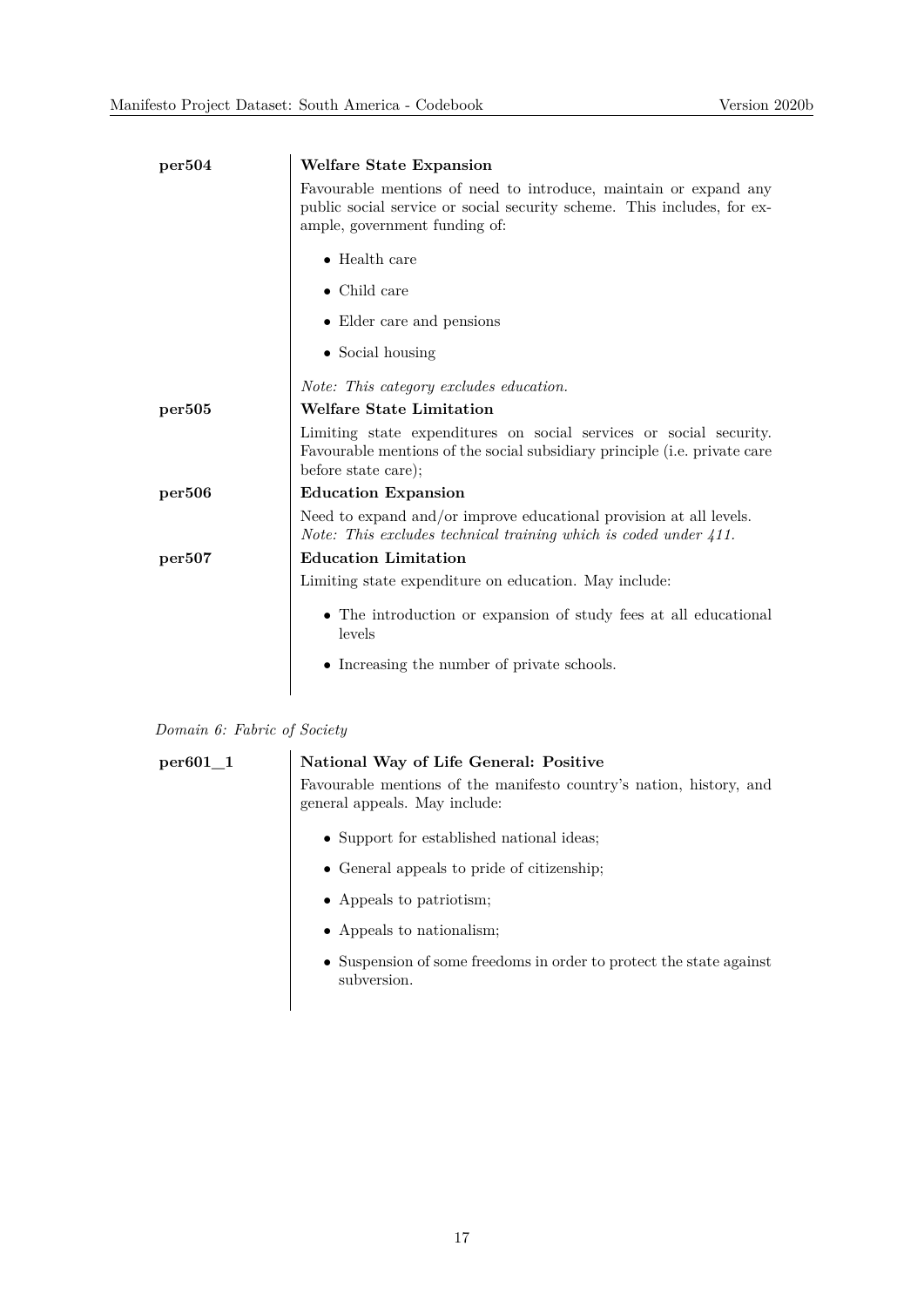| per601_2   | National Way of Life: Immigration: Negative                                                                                                                                                                                                                                                                                                                                     |
|------------|---------------------------------------------------------------------------------------------------------------------------------------------------------------------------------------------------------------------------------------------------------------------------------------------------------------------------------------------------------------------------------|
|            | Statement advocating the restriction of the process of immigration,<br>i.e. accepting new immigrants. Might include statements regarding:                                                                                                                                                                                                                                       |
|            | $\bullet~$ Immigration being a threat to national character of the manifesto<br>country;                                                                                                                                                                                                                                                                                        |
|            | $\bullet$ 'the boat is full' argument;                                                                                                                                                                                                                                                                                                                                          |
|            | • The introduction of migration quotas, including restricting im-<br>migration from specific countries or regions etc.                                                                                                                                                                                                                                                          |
|            | Only concerned with the possibility of new immigrants. For nega-<br>tive statements regarding immigrants already in the manifesto country,<br>please see $608\_1$ .                                                                                                                                                                                                             |
| $per602-1$ | National Way of Life General: Negative                                                                                                                                                                                                                                                                                                                                          |
|            | Unfavourable mentions of the manifesto country's nation and history.<br>May include:                                                                                                                                                                                                                                                                                            |
|            | • Opposition to patriotism;                                                                                                                                                                                                                                                                                                                                                     |
|            | • Opposition to nationalism;                                                                                                                                                                                                                                                                                                                                                    |
|            | • Opposition to the existing national state, national pride, and<br>national ideas.                                                                                                                                                                                                                                                                                             |
| $per602_2$ | National Way of Life: Immigration: Positive                                                                                                                                                                                                                                                                                                                                     |
|            | Statements favouring new immigrants; against restrictions and quo-<br>tas; rejection of the 'boat is full' argument. Includes allowing new<br>immigrants for the benefit of the manifesto country's economy. Only<br>concerned with the possibility of new immigrants. For positive state-<br>ments regarding immigrants already in the manifesto country, please<br>see 607_1. |
| per603     | <b>Traditional Morality: Positive</b>                                                                                                                                                                                                                                                                                                                                           |
|            | Favourable mentions of traditional and/or religious moral values. May<br>include:                                                                                                                                                                                                                                                                                               |
|            | • Prohibition, censorship and suppression of immorality and un-<br>seemly behaviour;                                                                                                                                                                                                                                                                                            |
|            | • Maintenance and stability of the traditional family as a value;                                                                                                                                                                                                                                                                                                               |
|            | • Support for the role of religious institutions in state and society.                                                                                                                                                                                                                                                                                                          |
| per604     | <b>Traditional Morality: Negative</b>                                                                                                                                                                                                                                                                                                                                           |
|            | Opposition to traditional and/or religious moral values. May include:                                                                                                                                                                                                                                                                                                           |
|            | • Support for divorce, abortion etc.;                                                                                                                                                                                                                                                                                                                                           |
|            | • General support for modern family composition;                                                                                                                                                                                                                                                                                                                                |
|            | • Calls for the separation of church and state.                                                                                                                                                                                                                                                                                                                                 |
|            |                                                                                                                                                                                                                                                                                                                                                                                 |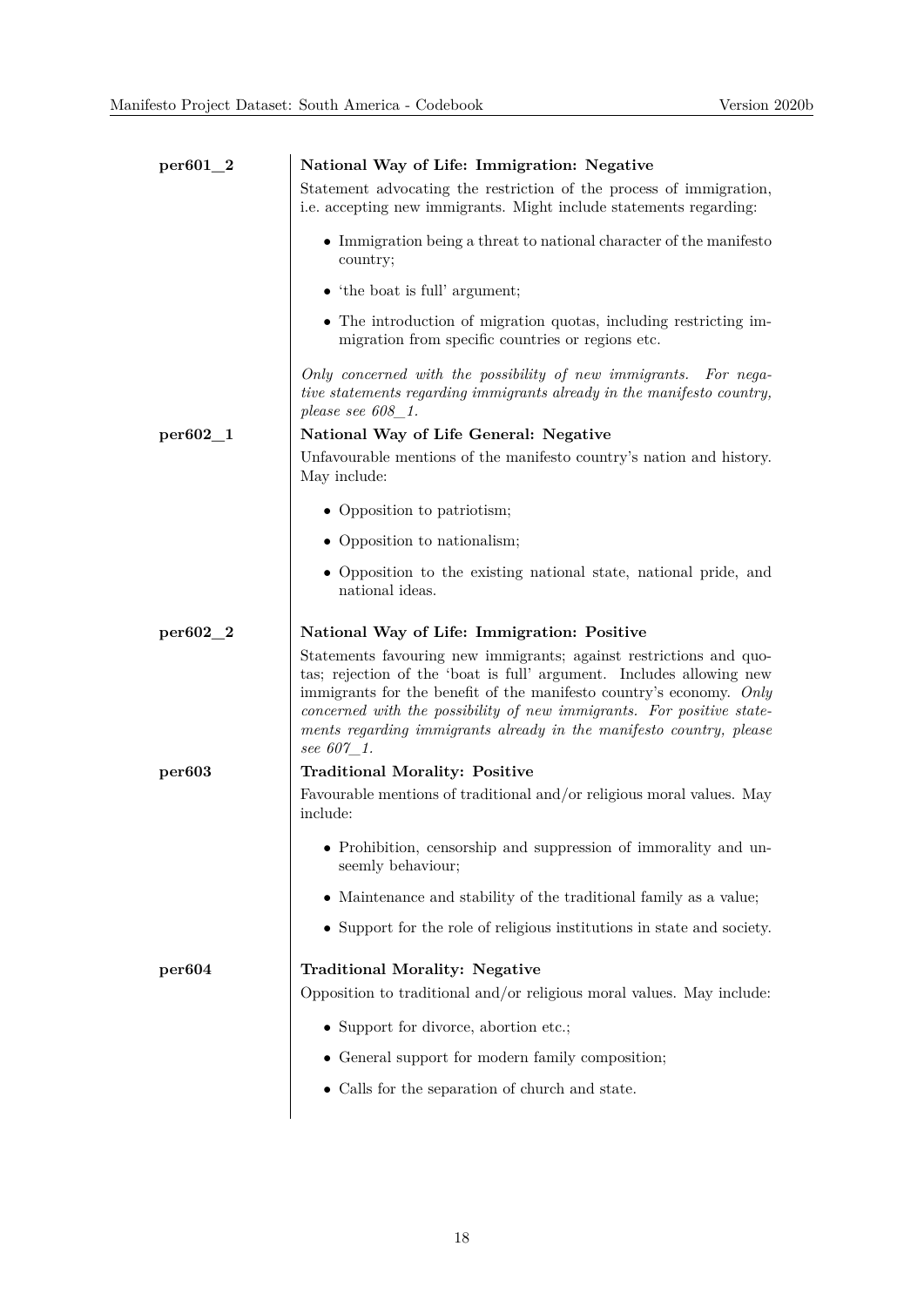| per605_1      | Law and Order: Positive                                                                                                                                                                                                                                                                                                                                                                                                             |
|---------------|-------------------------------------------------------------------------------------------------------------------------------------------------------------------------------------------------------------------------------------------------------------------------------------------------------------------------------------------------------------------------------------------------------------------------------------|
|               | Favourable mentions of strict law enforcement, and tougher actions<br>against domestic crime. Only refers to the enforcement of the status<br>quo of the manifesto country's law code. May include:                                                                                                                                                                                                                                 |
|               | • Increasing support and resources for the police;                                                                                                                                                                                                                                                                                                                                                                                  |
|               | • Tougher attitudes in courts;                                                                                                                                                                                                                                                                                                                                                                                                      |
|               | • Importance of internal security.                                                                                                                                                                                                                                                                                                                                                                                                  |
| $per605\_2$   | Law and Order: Negative                                                                                                                                                                                                                                                                                                                                                                                                             |
|               | Favourable mentions of less law enforcement or rejection of plans for<br>stronger law enforcement. Only refers to the enforcement of the status<br>quo of the manifesto country's law code. May include:                                                                                                                                                                                                                            |
|               | • Less resources for police;                                                                                                                                                                                                                                                                                                                                                                                                        |
|               | • Reducing penalties;                                                                                                                                                                                                                                                                                                                                                                                                               |
|               | • Calls for abolishing the death penalty;                                                                                                                                                                                                                                                                                                                                                                                           |
|               | • Decriminalisation of drugs, prostitution etc.                                                                                                                                                                                                                                                                                                                                                                                     |
| $per606\_1$   | Civic Mindedness General: Positive<br>General appeals for national solidarity and the need for society to see<br>itself as united. Calls for solidarity with and help for fellow people,<br>familiar and unfamiliar. May include:<br>• Favourable mention of the civil society and volunteering;<br>• Decrying anti-social attitudes in times of crisis;<br>• Appeal for public spiritedness;<br>• Support for the public interest. |
| per606_2      | Civic Mindedness: Bottom-Up Activism                                                                                                                                                                                                                                                                                                                                                                                                |
|               | Appeals to grassroots movements of social change; banding all sec-<br>tions of society together to overcome common adversity and hardship;<br>appeals to the people as a united actor.                                                                                                                                                                                                                                              |
| $per 607 - 1$ | Multiculturalism General: Positive                                                                                                                                                                                                                                                                                                                                                                                                  |
|               | Favourable mentions of cultural diversity and cultural plurality within<br>domestic societies. May include the preservation of autonomy of reli-<br>gious, linguistic heritages within the country including special educa-<br>tional provisions.                                                                                                                                                                                   |
| per607_2      | Multiculturalism: Immigrants Diversity                                                                                                                                                                                                                                                                                                                                                                                              |
|               | Statements favouring the idea that immigrants keep their cultural<br>traits; voluntary integration; state providing opportunities to inte-<br>grate.<br>Only concerned with immigrants already in the manifesto country. For<br>positive statements regarding the possibility of new immigrants, please<br>see 602 2.                                                                                                               |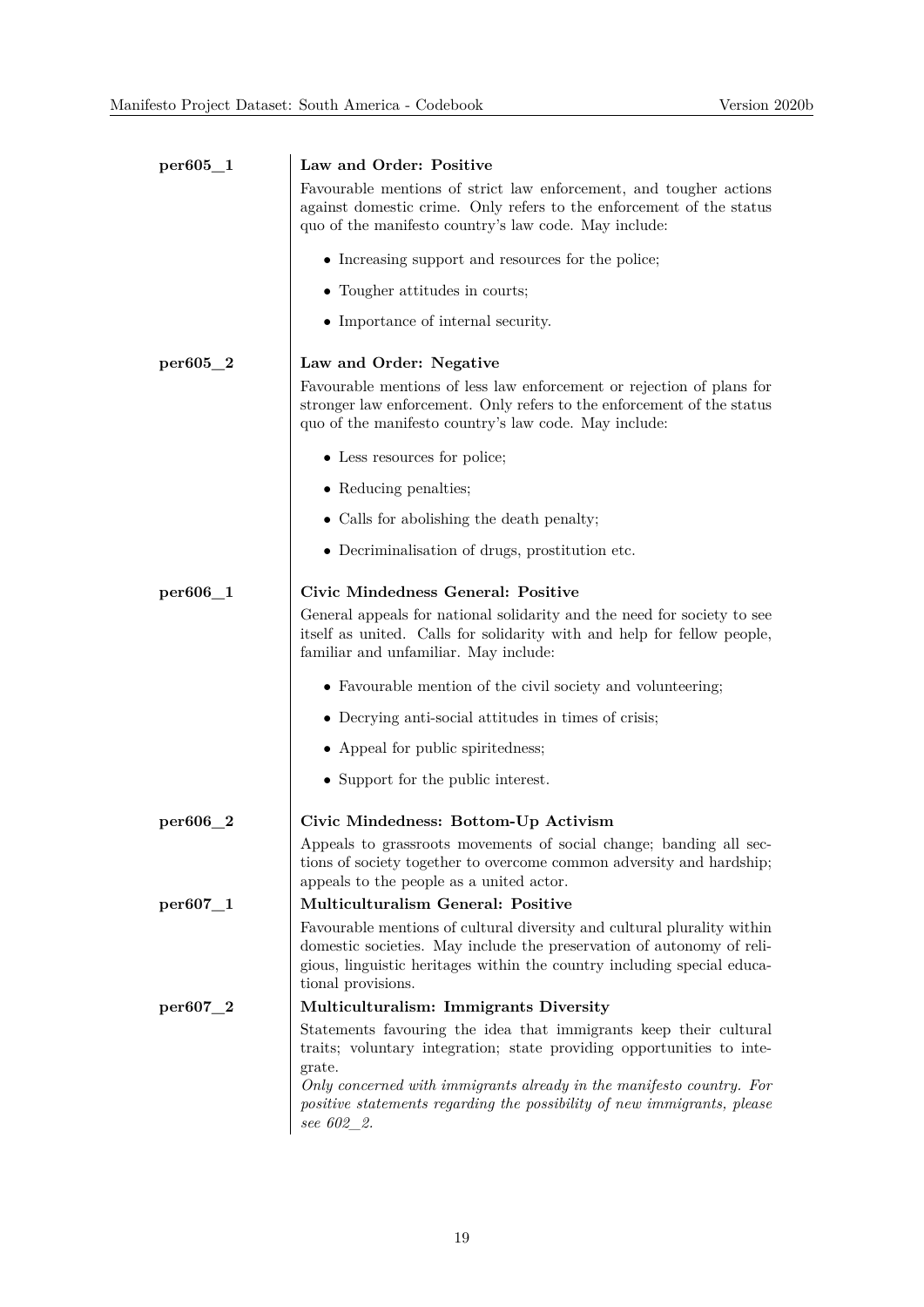| $per607-3$           | Multiculturalism: Indigenous rights: Positive                                                                                                                                                                                                                                                         |
|----------------------|-------------------------------------------------------------------------------------------------------------------------------------------------------------------------------------------------------------------------------------------------------------------------------------------------------|
|                      | Calls for the protection of indigenous people, strengthening their<br>rights, may include:                                                                                                                                                                                                            |
|                      | • Protection of their lands;                                                                                                                                                                                                                                                                          |
|                      | • Introduction of special provisions in the democratic or bureau-<br>cratic process;                                                                                                                                                                                                                  |
|                      | • Compensation for past grief.                                                                                                                                                                                                                                                                        |
| per <sub>608</sub> 1 | Multiculturalism General: Negative                                                                                                                                                                                                                                                                    |
|                      | The enforcement or encouragement of cultural integration. Appeals<br>for cultural homogeneity in society.                                                                                                                                                                                             |
| per608_2             | Multiculturalism: Immigrants Assimilation                                                                                                                                                                                                                                                             |
|                      | Calls for immigrants that are in the country to adopt the manifesto<br>country's culture and fully assimilate. Reinforce integration.<br>Only concerned with immigrants already in the manifesto country. For<br>negative statements regarding the possibility of new immigrants, please<br>see 601 2 |
| per608 <sub>_3</sub> | Multiculturalism: Indigenous rights: Negative                                                                                                                                                                                                                                                         |
|                      | Rejection of idea of special protection for indigenous people.                                                                                                                                                                                                                                        |

*Domain 7: Social Groups*

|          | Note: Specific policy positions overrule this domain (except 703)! If<br>there is no specific policy position, however, these categories apply.                                                                     |  |  |  |  |
|----------|---------------------------------------------------------------------------------------------------------------------------------------------------------------------------------------------------------------------|--|--|--|--|
| per701   | Labour Groups: Positive                                                                                                                                                                                             |  |  |  |  |
|          | Favourable references to all labour groups, the working class, and un-<br>employed workers in general. Support for trade unions and calls for<br>the good treatment of all employees, including:                    |  |  |  |  |
|          | $\bullet$ More jobs;                                                                                                                                                                                                |  |  |  |  |
|          | • Good working conditions;                                                                                                                                                                                          |  |  |  |  |
|          | • Fair wages;                                                                                                                                                                                                       |  |  |  |  |
|          | • Pension provisions etc.                                                                                                                                                                                           |  |  |  |  |
| per702   | Labour Groups: Negative                                                                                                                                                                                             |  |  |  |  |
|          | Negative references to labour groups and trade unions. May focus<br>specifically on the danger of unions 'abusing power'.                                                                                           |  |  |  |  |
| per703_1 | <b>Agriculture and Farmers: Positive</b>                                                                                                                                                                            |  |  |  |  |
|          | Specific policies in favour of agriculture and farmers. Includes all types<br>of agriculture and farming practises. Only statements that have agri-<br>culture as the key goal should be included in this category. |  |  |  |  |
| per703_2 | <b>Agriculture and Farmers: Negative</b>                                                                                                                                                                            |  |  |  |  |
|          | Rejection of policies favouring agriculture and farmers. May include:                                                                                                                                               |  |  |  |  |
|          | • Cap or abolish subsidies;                                                                                                                                                                                         |  |  |  |  |
|          | • Reject special welfare provisions for farmers.                                                                                                                                                                    |  |  |  |  |
|          |                                                                                                                                                                                                                     |  |  |  |  |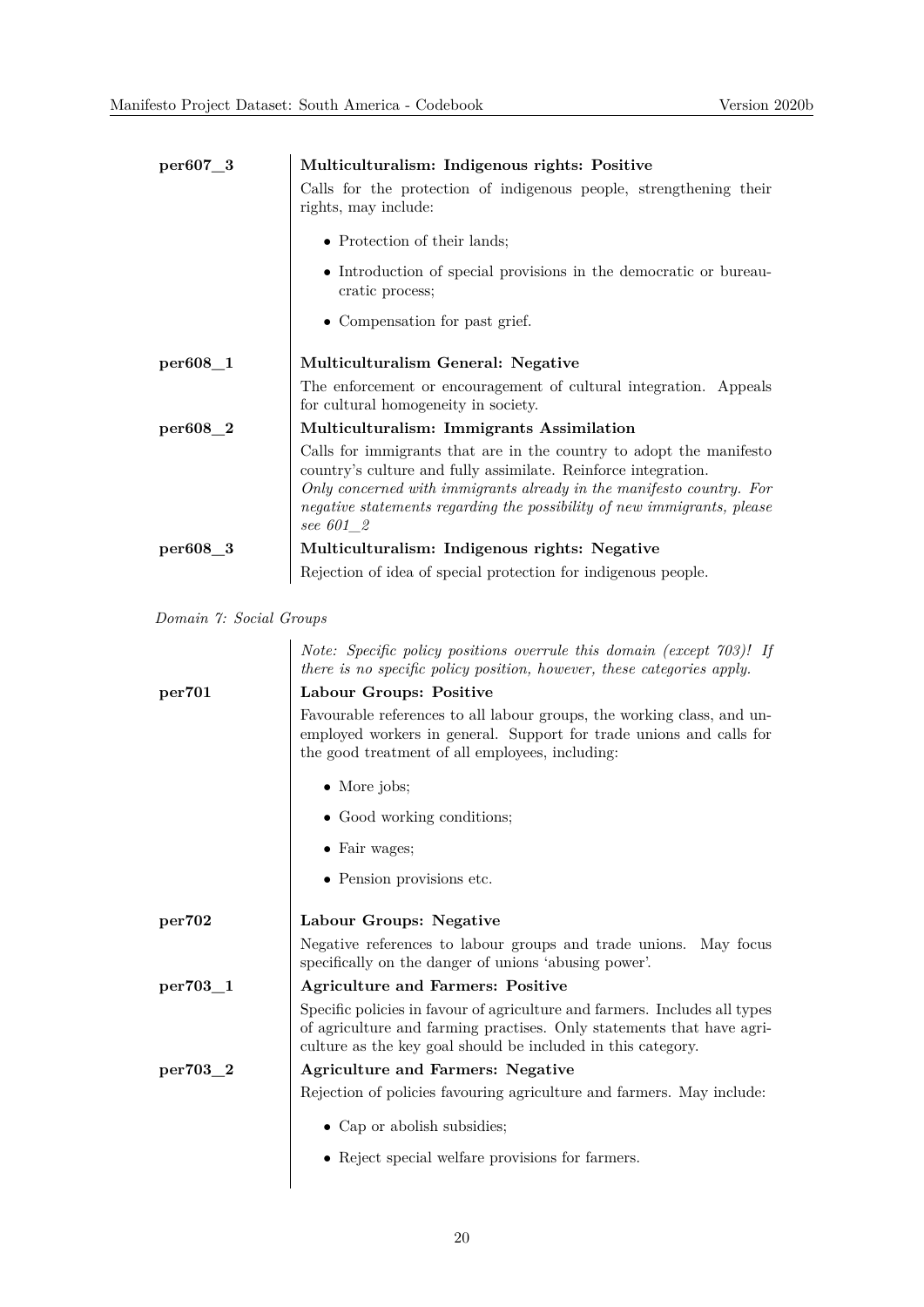| per704 | Middle Class and Professional Groups                                                                                                                                                                                                                                                                                    |
|--------|-------------------------------------------------------------------------------------------------------------------------------------------------------------------------------------------------------------------------------------------------------------------------------------------------------------------------|
|        | General favourable references to the middle class. Specifically, state-<br>ments may include references to:                                                                                                                                                                                                             |
|        | • Professional groups, (e.g.: doctors or lawyers);                                                                                                                                                                                                                                                                      |
|        | $\bullet$ White collar groups, (e.g.: bankers or office employees),                                                                                                                                                                                                                                                     |
|        | • Service sector groups (e.g.: IT industry employees);                                                                                                                                                                                                                                                                  |
|        | • Old and/or new middle class.                                                                                                                                                                                                                                                                                          |
|        | Note: This is not an economical category but refers to the social<br>group(s).                                                                                                                                                                                                                                          |
| per705 | <b>Underprivileged Minority Groups</b>                                                                                                                                                                                                                                                                                  |
|        | Very general favourable references to underprivileged minorities who<br>are defined neither in economic nor in demographic terms (e.g. the<br>handicapped, homosexuals, immigrants, indigenous). Only includes<br>favourable statements that cannot be classified in other categories<br>(e.g. 503, 504, 604, 607 etc.) |
| per706 | Non-economic Demographic Groups                                                                                                                                                                                                                                                                                         |
|        | General favourable mentions of demographically defined special inter-<br>est groups of all kinds. They may include:                                                                                                                                                                                                     |
|        | $\bullet$ Women;                                                                                                                                                                                                                                                                                                        |
|        | • University students;                                                                                                                                                                                                                                                                                                  |
|        | • Old, young, or middle aged people.                                                                                                                                                                                                                                                                                    |
|        | Might include references to assistance to these groups, but only if these                                                                                                                                                                                                                                               |

do not fall under other categories (e.g. 503 or 504).

## **3.6 Programmatic dimensions**

| rile     | Right-left position of party as given in Michael Laver/Ian Budge (eds.):<br>Party Policy and Government Coalitions, Houndmills, Basingstoke,<br>Hampshire: The MacMillan Press 1992. The procedure is slightly<br>adjusted to version 5 of the coding instructions.                                                                                                                                                                                 |
|----------|-----------------------------------------------------------------------------------------------------------------------------------------------------------------------------------------------------------------------------------------------------------------------------------------------------------------------------------------------------------------------------------------------------------------------------------------------------|
|          | $per104 + per201$ 1 + per201 2 + per203 + per305 1 + per305 2<br>$+$ per305 3 + per305 4 + per305 5 + per305 6 + per401 +<br>$per402 + per407 + per414 + per505 + per601$ 1 + $per601$ 2 +<br>$per603 + per605$ 1 + $per605$ 2 + $per606$ 1 + $per606$ 2)<br>- (per 103 1 + per 103 2 + per 105 + per 106 + per 107 + per 202 1 +<br>$per202 \quad 3 + per202 \quad 4 + per403 + per404 + per406 + per412 +$<br>$per413 + per504 + per506 + per701$ |
|          | missing information (eg. if $\text{progtype} = 99$ )                                                                                                                                                                                                                                                                                                                                                                                                |
| planeco  | $per403 + per404 + per412$                                                                                                                                                                                                                                                                                                                                                                                                                          |
|          | missing information / not applicable (eg. if $\text{progtype} = 99$ )                                                                                                                                                                                                                                                                                                                                                                               |
| markeco  | $per401 + per414$                                                                                                                                                                                                                                                                                                                                                                                                                                   |
|          | missing information / not applicable (eg. if $\text{progtype} = 99$ )                                                                                                                                                                                                                                                                                                                                                                               |
| welfare  | $per503 + per504$                                                                                                                                                                                                                                                                                                                                                                                                                                   |
|          | missing information / not applicable (eg. if $\text{progtype} = 99$ )                                                                                                                                                                                                                                                                                                                                                                               |
| intpeace | $per102 + per105 + per106$                                                                                                                                                                                                                                                                                                                                                                                                                          |